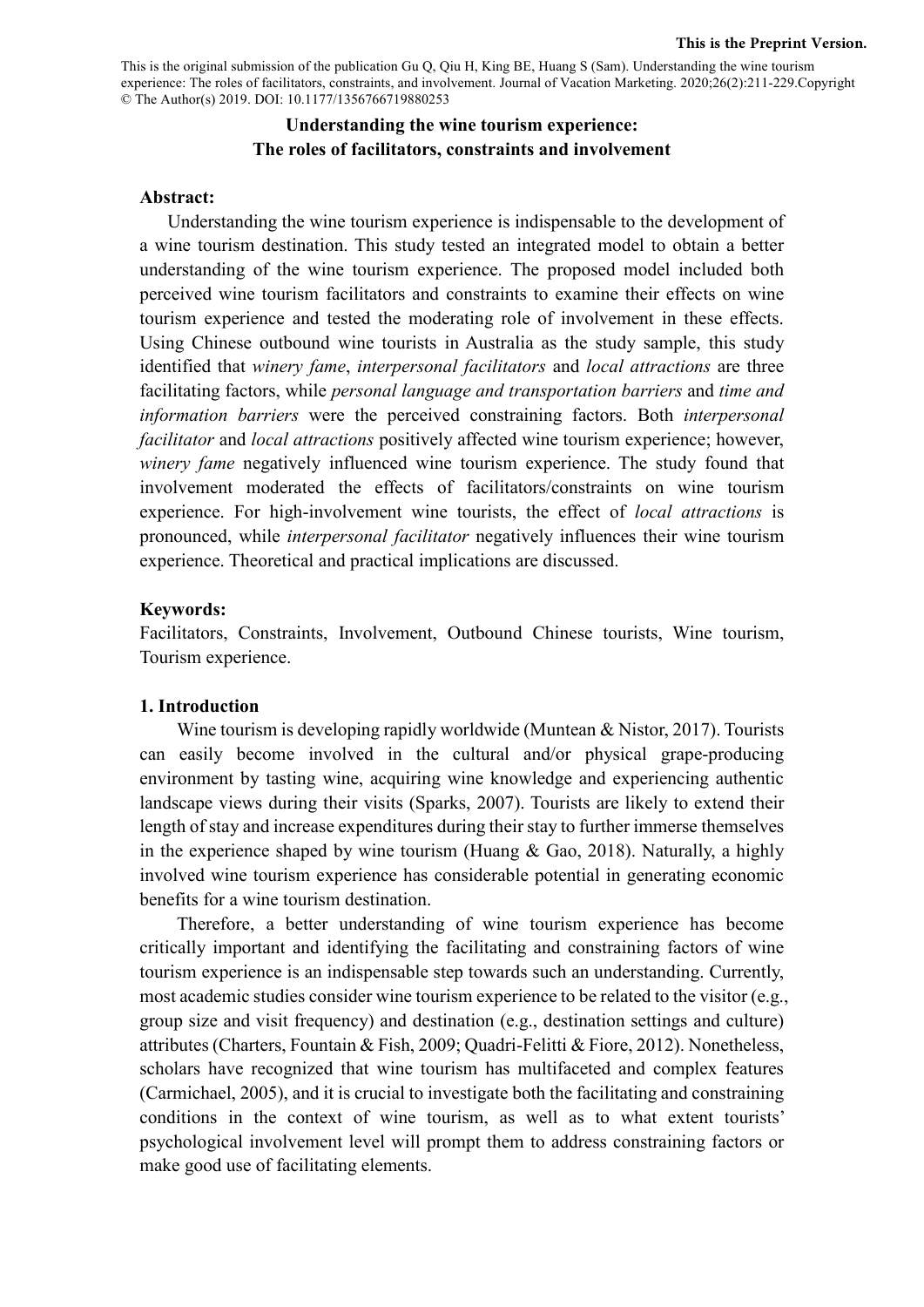Despite the importance of constraints in understanding various leisure and tourism behaviors, relatively few studies have systematically incorporated constraints into investigations of emerging wine tourism activities, especially among wine tourists from long-haul markets. Prior wine tourism studies have mainly focused on short-haul or local markets (e.g., Marzo-Navarro & Pedraja-Igesias, 2012), in which constraints may be greatly alleviated due to the geographic proximity between the source market and the destination. Thus, there is a need to address the role of constraints in deterring longhaul wine tourists' fulfilment of desirable wine tourism experiences and to evaluate the behavioral differences between high-involvement and low-involvement wine tourists in their wine tourism experiences.

Travel constraint research originated from leisure studies seeking to understand the effect of leisure constraints on leisure participation. Many studies have focused on constructing conceptual models to explore the relationships between constraints and motivations and travel intentions(e.g., Hung & Petrick, 2012). However, the integration of actual behaviors, which is believed to improve the predictive power for the tourism experience and disclose more in-depth knowledge about the tourism experience, remains unclear (Huang & Hsu, 2009). Moreover, while motivation has been generally accepted as a process that may motivate or enable engagement in the tourism experience, research has failed to draw together the facilitator and the condition itself within a meaningful constraint framework for understanding tourism experience (Raymore, 2002). Nonetheless, if the level of involvement is high, tourists are likely to exert greater effort to overcome barriers and use facilitating conditions to engage in wine tourism activities. By using a framework of intrapersonal, interpersonal and structural facilitators of leisure and tourism activities, this study will enrich the travel constraint framework. Furthermore, evaluating the behavioral differences between highinvolvement and low-involvement wine tourists in wine tourism experiences will help enable a better understanding of the effects of constraints and facilitators in such experiences.

Chinese wine tourists travelling to Australian wineries were selected as subjects in the current study. The wine-purchasing power of Chinese customers is currently attracting attention worldwide. Since 2006, China has experienced a substantial increase in wine consumption, while the rest of the world has experienced a decline (Neirynck, 2017). Currently, China is also the number one export destination by value for Australian wine, accounting for 23% of the export value (Wine Australia, 2016). Due to increases in disposable income among the Chinese population and globalization, the number of Chinese wine consumers engaged in overseas wine tasting and winerelated activities is growing. A study conducted by Tourism Australia (2017) found that good food and wine were ranked among the top three considerations by Chinese tourists when selecting a tourism destination. Although attracting Chinese tourists through food and wine tourism can create tremendous benefits for local destinations, most wine producers and tourism administrators do not yet possess due knowledge on how to provide a satisfying wine tourism experience to Chinese tourists (Correia & Brito, 2016). In fact, satisfaction with food and wine among Chinese tourists is quite low (Tourism Research Australia, 2014a).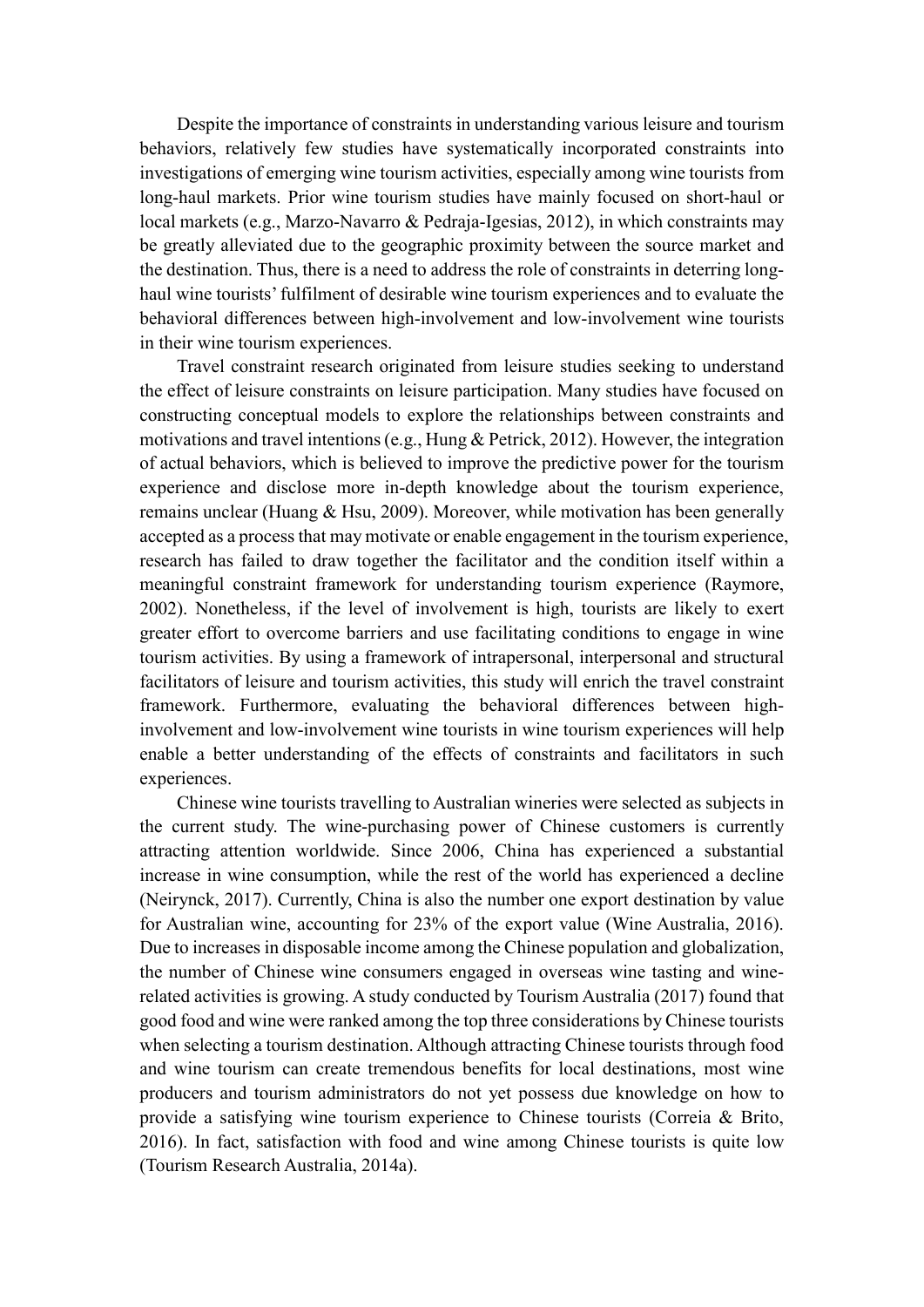Therefore, this study seeks to evaluate the effects of facilitators and constraints on wine tourism experience and to assess the moderating effect of involvement in the relationship between facilitators and experience and that between constraints and experience. The study has two main objectives:

1) to test the effects of constraints and facilitators on wine tourism experience; and

2) to assess how wine tourists' involvement level can moderate the relationships between facilitators/constraints and wine tourism experience.

#### **2. Literature review**

#### **2.1 Leisure constraints**

Constraints are factors that "limit the formation of leisure preference and …inhibit or prohibit participation and enjoyment in leisure" (Jackson, 1993, p.273). Constraints act as barriers to both preference formation and participation behavior and may preclude or limit the frequency, intensity, duration or quality of an individual's leisure activity participation. Therefore, the early and widely accepted assumption is that a constraint leads to leisure nonparticipation (Jackson & Scott, 1999). This statement focusing on absolute nonparticipation was later challenged by Shaw, Bonen and McCabe (1991), as well as Kay and Jackson (1991), who asserted that while constraints have a negative impact on leisure participation, the activation of motivation may relieve the negative effect of constraints.

Efforts to measure constraints have classified constraints into two categories: Participant-related constraints (i.e., intrapersonal, interpersonal) and structural constraints (i.e., external to the participant) (Crawford, Jackson & Godbey, 1991). Intrapersonal constraints play an important role in one's choice or exclusion based on one's beliefs, values, skills, self-concept, and predispositions or other people's expectations. Interpersonal constraints refer to barriers to relationships with friends, family members, and others. Intrapersonal and interpersonal constraints are believed to have the greatest impact on the formation of leisure preferences, while structural constraints are factors that prevent active engagement. This hierarchical leisure constraint model has served as a theoretical framework in numerous leisure and tourism studies. Since this theoretical framework contains a clearly defined constraint hierarchy, it was proposed to sequentially influence an individual's leisure behavior (Crawford et al., 1991). This proposal was empirically tested by Raymore, Godbey, Crawford and von Eye (1993) and later by Hawkins, Peng, Hsieh and Eklund (1999). Both studies "verified that the constraint categories can be replicated and extended with subtle distinction" (Chen et al., 2001, p. 90).

In addition, more contemporary research has demonstrated the importance of other types of constraining factors and the existence of the interaction among constraint categories. Dong and Chick (2012) identified six leisure constraints: Personal value, lack of time and money, family issues, service quality, transportation, stress and lifestyle. Walker and Virden (2005) presented a constraint classification specific to the study of outdoor recreation with a four-part taxonomy of structural constraints as follows: Natural environment structural constraints, social environment structural constraints, territorial structural constraints and institutional structural constraints.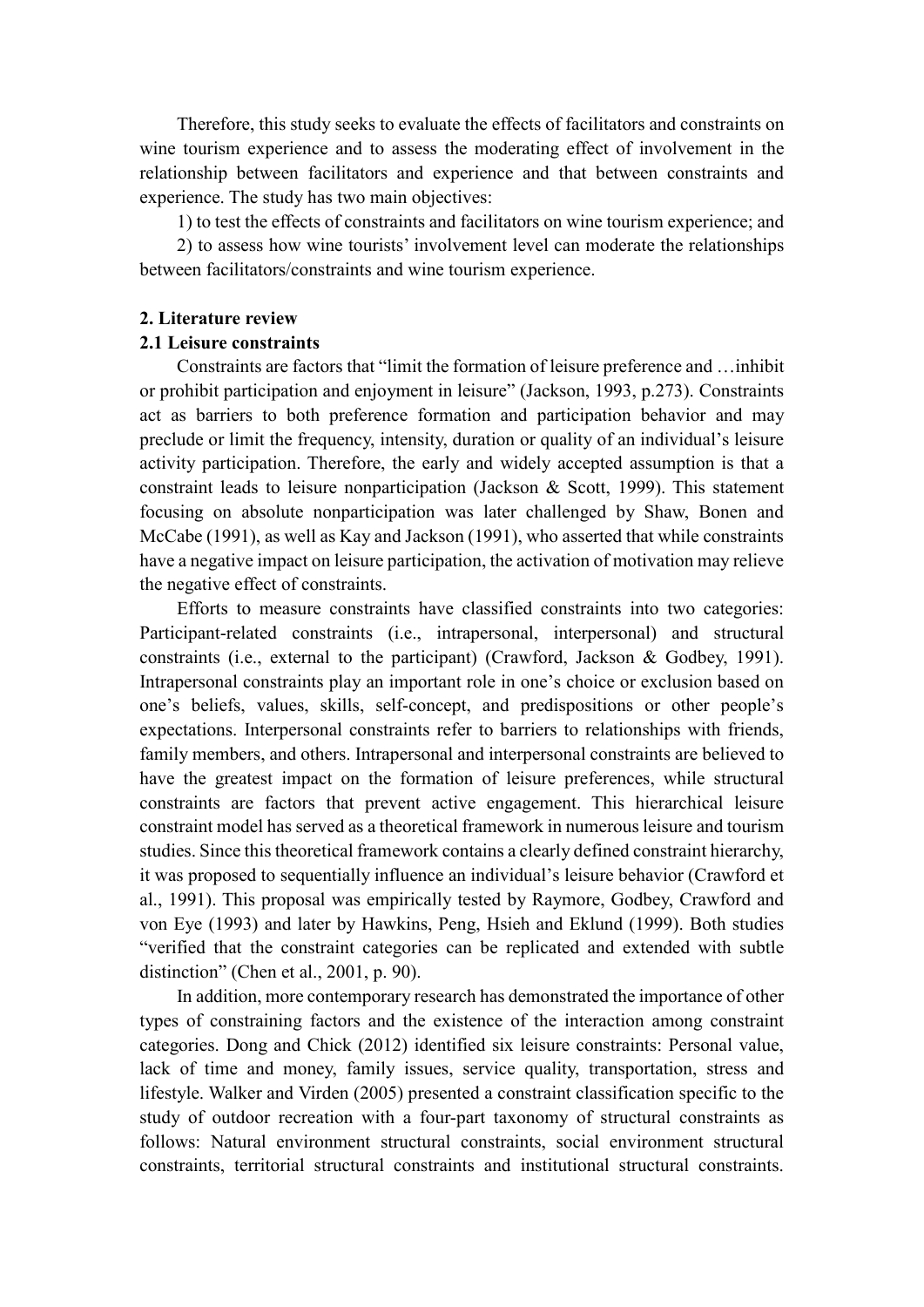Empirical studies have also found that constraints do not function in isolation but appear to be interrelated (Gilbert & Hudson, 2000). Nadirova and Jackson (2000) discovered the dynamic interaction between these constraints in affecting participation in various activities. The approaches to negotiating those constraints are situated within a broader sociocultural context. Cost- and time-related constraints are regarded as the most common and intensive constraints in many leisure studies (Jackson, 2000).

### **2.2 Wine tourism constraints**

 Constraints are important considerations in tourist decision-making. In leisure science, the three categories of leisure constraints conceptually have a negative influence on leisure participation (Jackson, 1993). This three-dimensional model has also been widely applied in tourism research (e.g., Gilbert & Hudson, 2000). However, relatively few investigations have examined constraints specific to wine tourism. Most current research is qualitative, and the reported constraints may influence the wine tourism decision-making process. For instance, one intrapersonal constraint, i.e., personal barriers, is believed to be among the main impediments to wine tourists' trip intentions (Marzo-Navarro & Pedraja-Igesias, 2012; Cho, Bonn & Brymer, 2017). The opinions of friends and family are also one of the major barriers to wine tourists' decision-making, especially when wine regions compete with other possible destinations (Getz & Brown, 2006; Ye, Zhang & Yuan, 2017). Alonso, Fraser and Cohen (2007) found that age influenced the winery experience. Young people were constrained by wine knowledge, and they experienced less when compared with wine tourists over age 56, since senior tourists have life savings and more time as they are often retired (Alonso et al., 2007). Financial burden and geographical distance are also barriers to planning wine tourism trips (Duarte Alonso & Liu, 2010). Marzo-Navarro and Pedraja-Iglesias (2012) found that three layers of constraints influenced potential wine tourists' travel intentions. Axelsen and Swan (2010) found that winemakers' displays, one of the festival attributes in the context of wine and food festivals, distract festival visitors' attention and create a negative wine and food festival experience. Based on this literature, the following hypothesis is proposed:

*H1: Perceived constraints to wine tourism have a negative effect on Chinese tourists' wine tourism experience.* 

## **2.3 Wine tourism facilitators**

Facilitators are driving forces that form leisure preferences and generate/improve participation (Raymore, 2002). Raymore (2002) proposed the following definition: "Facilitators to leisure are factors that are assumed by researchers and perceived or experienced by individuals to enable or promote the formation of leisure preferences and to encourage or enhance participation" (p.39). Raymore also proposed three levels. First, intrapersonal facilitators are the individual characteristics that promote preference formation and participation. Second, interpersonal facilitators refer to individuals or groups that enable, encourage or promote the formation of preference and engagement. Finally, structural facilitators are factors external to the individual that positively influence the formation of preferences and engagement. These external factors include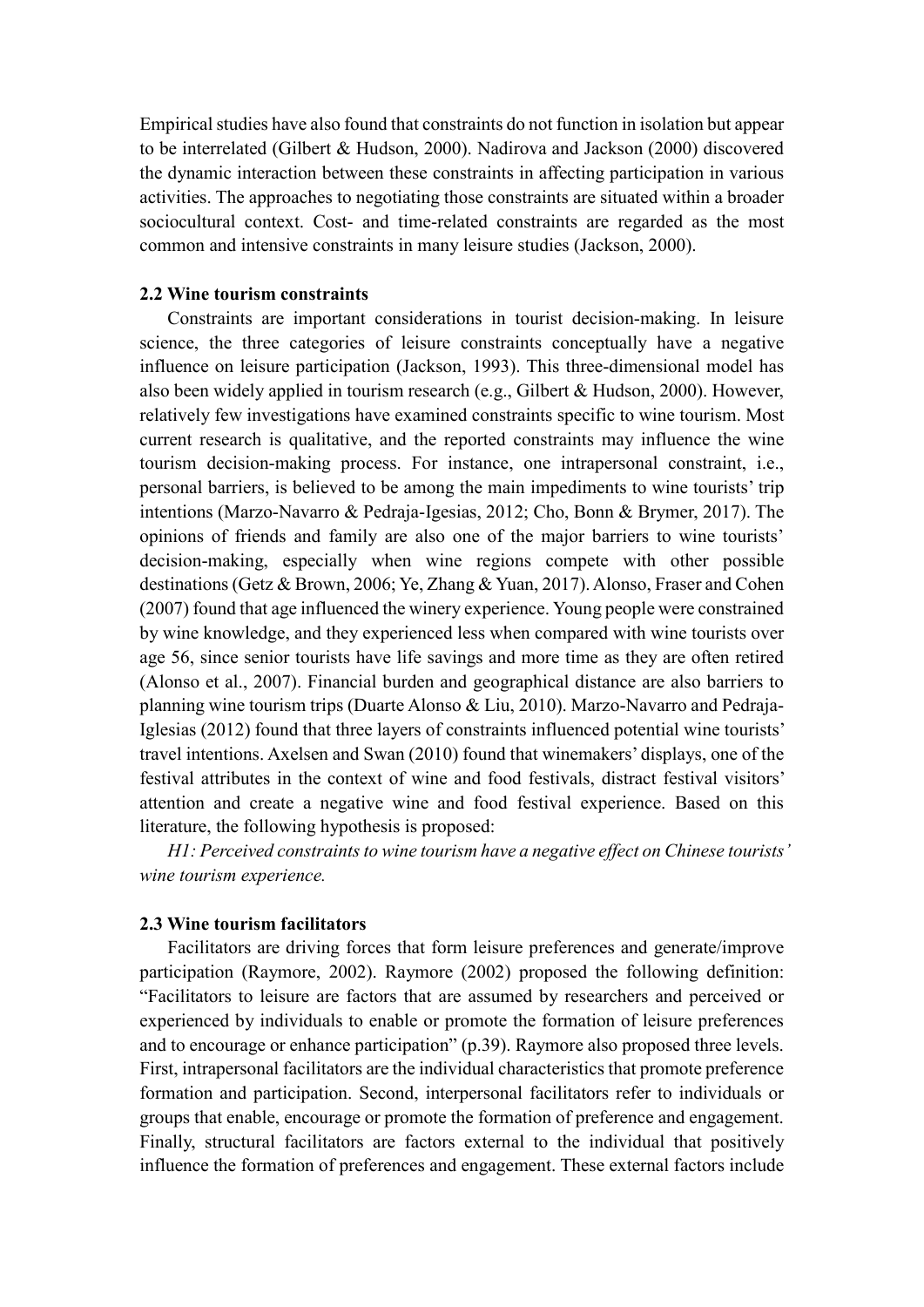but are not limited to social and physical institutions, organizations and belief systems in a particular society (Raymore, 2002, p.45-47).

According to leisure studies, facilitators are involved in promoting participation (Kim, Heo, Chun & Lee., 2011). In tourism studies, facilitators are also regarded as a mechanism for encouraging/enhancing tourism activities and for other behavioral intentions (Kim & Heo, 2015; Kim, 2015). Prebensen, Woo, Chen and Uysal (2013) suggested that motivation, including relaxation and socialization, tends to be one of the intrapersonal facilitators that has a positive influence on travel experience. Overcoming self-doubt and gaining the courage to reconnect with the outside world could make the travel experience an achievable goal for travelers with a disability (Yau, Mckercher & Packer, 2004). As for interpersonal facilitators, tourism scholars (Yau et al., 2004; Kim & Tussyadiah, 2013) have documented that social support, especially that from family, friends, and peers, represents an effective relationship facilitator for promoting activity engagement and enhancing tourism experiences. Structural facilitators are believed to exert a positive impact on the tourism experience. In the tourism field, distinctive products address specific consumer needs and result in longer-lasting experiences (Richards & Wilson, 2006).

In the wine tourism context, Alant and Buwer (2004) noted that relaxation and pleasure motives are useful for promoting engagement in wine tourism activities. Moreover, a personal preference for specific wines leads to an intention to experience wine tourism (Brown & Getz, 2005), and the need for relaxation, pleasure and individual preference are related to individual traits and beliefs/intrapersonal facilitators. Therefore, intrapersonal facilitators are assumed to have the power to enrich wine tourism experience. When the level of individual perception or demands is high, the demand to engage in wine tourism activities is expected to be high. Park, Reisinger and Kang (2008) found that the desire to meet new people and to spend time with family are critical interpersonal motivators for wine festival tourists (Park et al., 2008). Ye et al. (2017) also found an evident influence of family on the visitation intention of Chinese wine tourists. Relationship facilitators are therefore believed to have a substantial impact on the intention of wine tourism engagement. Scholars have also characterized wine tourism destinations that offer a wide range of cultural and outdoor attractions as appealing to both wine tourists and potential wine tourists (Getz & Brown, 2006; Marzo-Navarro & Pedraja-Iglesias, 2012). In addition, specific appellation-oforigin preferences positively influence wine tourism destination selection choices (Getz & Brown, 2006, Marzo‐Navarro & Pedraja‐Iglesias, 2009).

This literature has indicated that internal motives, relationship concerns and external attractions including the features and fame of the destination positively influence the intention of wine tourism trips. Based on the above discussions, we present the following hypothesis:

*H2: Perceived facilitators have a positive effect on Chinese tourists' wine tourism experience.*

#### **2.4 The moderating role of wine tourism involvement**

Involvement is a person's mental processing of information about product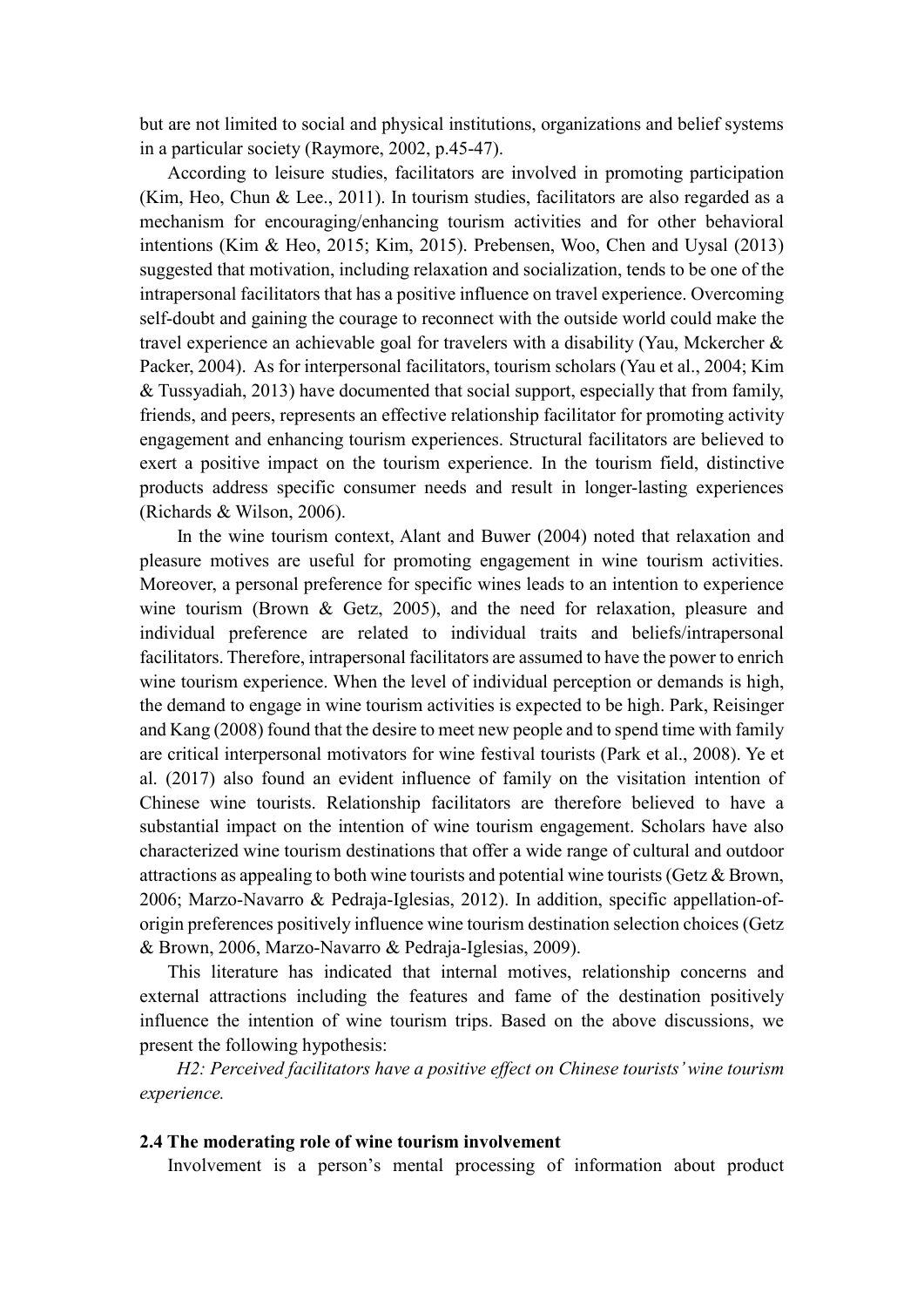categories (Zaichkowsky, 1985). Involvement is "a psychological state of motivation, arousal, or interest between an individual and recreational activities, tourist destinations or related equipment" (Havitz & Dimanche, 1997, p.246). Zaichkowsky (1985) defined involvement as the extent to which a person associates with an activity or product. Given its focus on the personal relevance of a product or an activity, this perspective is suitable for the current study.

The measurement of involvement has multiple dimensions (Dimanche, Havitz, & Howard, 1991; Gursoy & Gavcar, 2003; Laurent & Kapferer, 1985), and this study adopts five dimensions of Laurent and Kapferer's (1985) framework. These five dimensions have previously been examined in relation to 14 product categories with solid validity and reliability. The five dimensions of involvement include the perceived importance, pleasure value, risk importance, risk possibility and sign value of the product or situation.

Greater involvement is likely to enhance the possibility of purchasing behavior or engagement in activities. Personal motives can be triggered by high involvement, resulting in an active behavior, for example, increased usage of negotiation strategies and engagement in activities (White, 2008; Hubbard & Mannell, 2001). Involvement has also been examined in wine tourism studies (Gross & Brown, 2008; Sparks, 2007; Charters & Ali-Knight, 2002). When involvement levels are high, tourists express a greater desire to participate in wine tourism activities (Charters & Ali-Knight, 2002). High-involvement groups tend to show more positive emotional attitudes towards wine tourism, leading to greater willingness to participate in wine tourism activities (Sparks, 2007). Greater desire and willingness serve as intrapersonal facilitators. Gross and Brown (2008) found that if tourists are highly involved with local products, this structural facilitator, i.e., attachment to a local product, is likely to generate a high level of activity and/or service engagement with local food and wine. Involvement may impact of wine tourism facilitators, and these facilitators may, in turn, have a greater impact on behavioral engagement and on undertaking a wine tourism vacation. Therefore, it is logical to argue that those who are highly involved are more likely to seek wine-related experiences.

# *H3: The higher the level of involvement is, the stronger the positive effect of facilitators on wine tourism experience will be.*

Tourists may be willing to be involved in an activity but may not proceed to participating because of constraints that they encounter (Jackson & Dunn, 1988). If the level of interest or involvement is comparatively high, tourists are empowered to overcome constraints and to exert greater effort towards engaging in activities. June and Kyle (2011) reported that individuals with high involvement in recreational golf make greater use of negotiation strategies to overcome constraints, allowing them to participate in golf activities even when constraints increase. Serious leisure participants or individuals who are highly involved in a specific activity, e.g., celebrity fandom, are more likely to encounter challenges that prevent or inhibit their ongoing engagement (Lee & Scott, 2009). Similarly, wine aficionados exhibit a greater desire to seek winery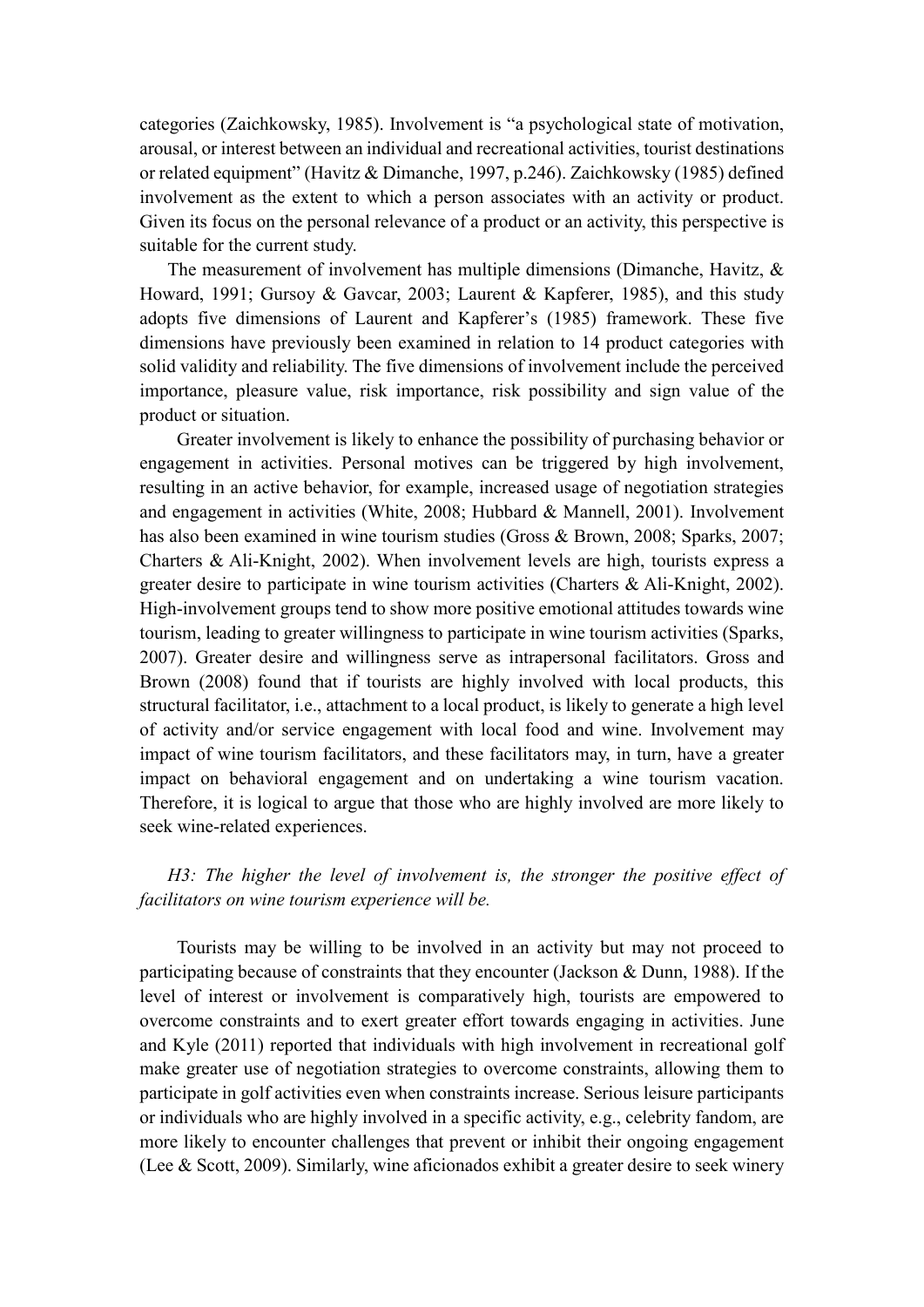experiences involving wine and sustain their participation in wine-related activities than other tourists when faced with constraints (Sparks, 2007). Thus, highly involved individuals tend to persevere and overcome difficulties rather than discontinue their participation. However, because limited research exists to date on the effects of involvement on wine tourist behavior, more evidence is needed to convincingly ascertain such connections.

*H4: The higher the level of involvement is, the weaker the negative effect of constraints on wine tourism experience will be.* 

## **3. Methodology**

## *3.1 Instrument development*

Since the current constraint research shows the importance of other qualitative factors based on the research context and target population, this study moves beyond merely adopting existing constraint categories. Therefore, a comprehensive literature review was conducted to generate a list of items to measure these constructs (Facilitator: Kim et al., 2011; Marzo-Navarro & Pedraja-Iglesias. 2012; Constraint: Cho et al., 2017; Nyaupane & Andereck, 2008; Zhang, Yuan, Ye & Hung, 2013; Involvement: Laurent & Kapferer, 1985; Gursoy & Gavcar, 2003). To better adapt these items to the wine tourism context, in-depth interviews were also conducted. A number of Chinese wine tourists who had traveled to Australia for wine tourism in the past two years were recruited as interviewees. A total of 19 qualified informants were interviewed. Based on the interview findings, the wording of the measurement items was slightly modified and revised, and a few new items were also generated. The revised pool of items was then submitted to a panel of experts composed of experienced academic researchers for further review. Revisions were performed based on the expert panel feedback. Finally, a draft questionnaire was designed consisting of 86 items. All items were designed using a 7-point Likert scale ranging from 1 (strongly disagree) to 7 (strongly agree).

Since tourists engage in experiences accompanied by multiple service offerings and local attractions (Oh et al., 2007), this study used activity and service engagements to identify the experience construct in the context of wine tourism. Based on interviews and the literature, twelve wine tourism activities and services were considered.

A seven-point scale was adopted from the effectiveness measurement framework developed by Weese (1997) and then used to measure the intensity of participation level: 1 = "not at all"; 2 = "a little"; 3 = "somewhat"; 4 = "moderate"; 5 = "mostly"; 6 = "completely"; and 7 = "completely and actively". The respondents were asked to report on this scale the intensity level with which they participated in the 12 activities during their current wine tourism experience.

#### *3.2 Pilot study and questionnaire modification*

 The questionnaire was pretested in a pilot study distributed during the Hong Kong International Wine & Spirits Fair in November 2015 and the 5th China (Guangzhou) International Wine & Spirit Exhibition on 15th November in Guangzhou, China. Guests who had previously visited wineries or were interested in wine and planned to go were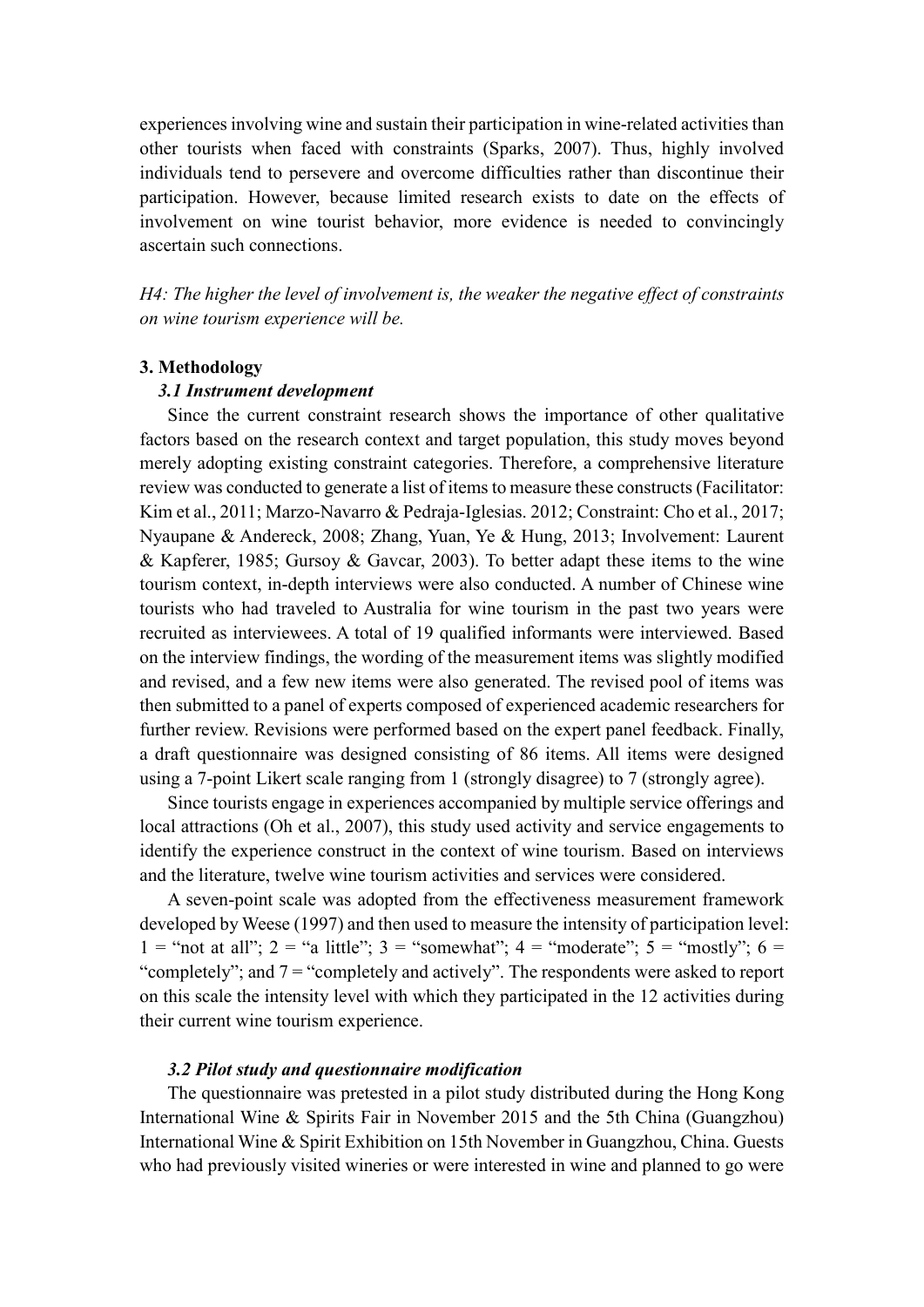eligible survey respondents. To ensure validity and reliability, an exploratory factor analysis (EFA) was conducted on the usable samples  $(n = 149)$  from the pilot test. After removing items with low factor loading and cross-loadings, 47 of 86 items were retained after the EFA (i.e., facilitators:  $n = 14$ ; constraints:  $n = 7$ ; involvement:  $n = 14$ ; participation:  $n = 12$ ). Following feedback from respondents, the wording of some items was revised. After further expert review, the items were finalized in the questionnaire for the main survey.

 Data collection were conducted in two Australian states, Victoria and South Australia. Specifically, the Yarra Valley, Mornington Peninsula, and Geelong in Victoria and the Barossa Valley in South Australia were chosen as data collection sites. However, more questionnaires were distributed in Victoria (71.97%) than in South Australia (14.71%). Visitors were approached and asked to fill out the questionnaires after visiting a winery. The questionnaire was administered from December 2015 to February 2016. To encourage participation and to elicit the true feelings and reflections of the respondents, incentives were provided. A total of 539 questionnaires were distributed, and 503 usable questionnaires were returned, resulting in a 93% response rate.

#### **4. Study findings**

## *4.1 Demographic profiles of the respondents*

As described in Table 1, more usable questionnaires were obtained from female (60.48%) than male respondents (39.52%). Over half of the respondents were married, and most (88.98%) were between 18 and 55 years of age, with the largest percentage between 26 and 35 (32.87%). In terms of geographical distribution, 61.43% of the respondents were from mainland China, 25.5% were from Hong Kong and Macao, and 13.52% were from Taiwan. This geographical distribution pattern aligned with the statistical percentages of outbound Chinese to Australia (Tourism Research Australia, 2014b). In terms of education level, over half of the respondents had completed a bachelor's degree or above. Personal annual income was evenly distributed in different categories.

The frequency of visits was almost equally distributed, and nearly half of tourists had previous winery travel experience. The majority of respondents were self-driving tourists, accounting for 68.42%. However, according to the observations during the survey, most of the long-haul tourists were not self-driving and depended heavily on local relatives and friends for transport to the wineries. Their local hosts recommended the winery trip and encouraged the respondents to participate. Therefore, local hosts acted as protection bubbles for long-haul tourists to prevent travel barriers. Their travel purposes were to taste excellent wine (61.41%) rather than to have a general travel experience that included wine (38.59%).

## **[Insert Table 1 here.]**

#### *4.2 Measurement of the constructs*

The data were assessed for normality, which is an important prerequisite for structural equation modeling (SEM). The absolute values of skewness were between 0.020 and 1.197, and the kurtosis values were between 0.085 to 1.396, indicating that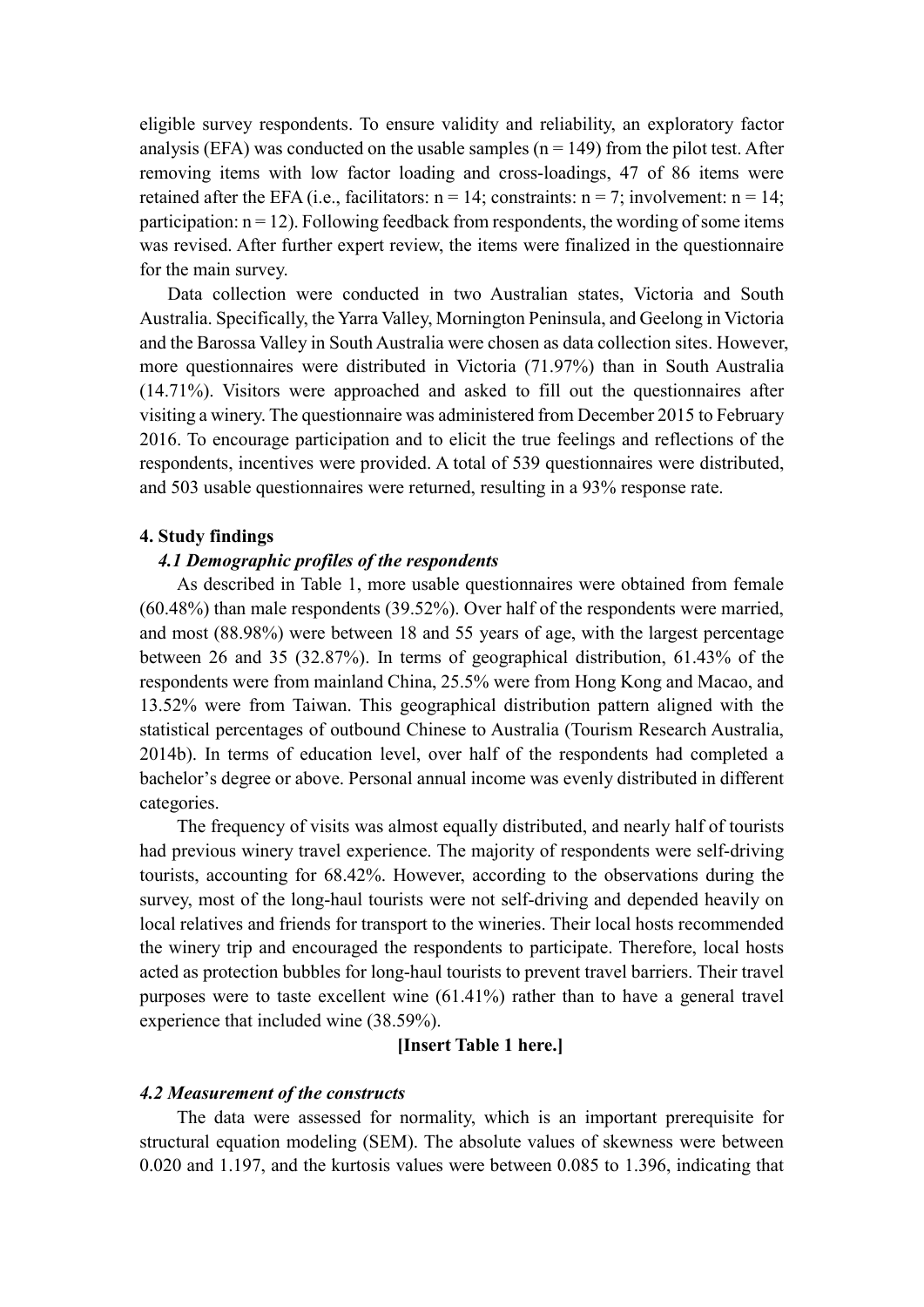the univariate normal distribution was not severely violated.

The original dataset was randomly split into two subsets for cross-validation of the measurement. Exploratory factor analysis (EFA) was performed on one subsample (n  $= 251$ ), while confirmatory factor analysis (CFA) was performed on the other (n = 252). In the EFA, principal axis factoring was used for each of the constructs.

As indicated in Table 2, 11 of the 14 wine tourism facilitator items were retained with satisfactory total variance (66.011%) and eigenvalues. Three intrapersonal items were deleted due to low factor loading  $(0.4)$ , and the structural facilitators were separated into the following two factors: *Local attractions* and *winery fame*. Thus, the wine tourism facilitator factors were accordingly labeled *winery fame*, *local attractions*  and *interpersonal facilitators.* With respect to wine tourism constraints, two items were also deleted due to low factor loadings. The remaining 5 items revealed a two-factor solution, each with an eigenvalue greater than 1. The two constraint factors were accordingly labeled *personal language and transportation* and *time and information*. Together, these factors explained 63.546% of the total variance in the constraints measurement (Table 3). For the wine tourism experience, the 12 items constituted a two-factor solution, and the factors were labeled *in-depth wine tourism experience* and *routine wine tourism experience.* An in-depth wine tourism experience included very engaging activities, such as staying overnight at the winery, which required both the energy and time of the wine tourist. The routine wine tourism experience included ordinary activities that almost every winery offers, such as wine tasting*.* As presented in Table 4, the two-factor solution had an eigenvalue greater than 1 and explained a total of 62.606% of the variance. In terms of wine tourism involvement, the final 14 items generated three factors. Perceived importance was merged with pleasure value and formed factor 1: *Interests towards wine*. Risk possibility and risk importance were merged to form factor 2: *Risk perception of wine tourism/wine*. A sign value was retained after the EFA and was called *status value*. Accordingly, the scale of wine tourism involvement consisted of *interest in wine* (seven items), *risk perception of wine tourism/wine* (five items), and *status value* (two items). Table 5 describes the factors and items with respect to the EFA results for wine tourism involvement.

> **Insert Table 2 here Insert Table 3 here Insert Table 4 here Insert Table 5 here**

CFA was performed to further validate the measurement structure developed by the EFA. The maximum likelihood method was used for model estimation. As shown in Table 6, the standardized factor loadings ranged from .415 to .942. Table 6 also presents the composite reliability of the three factors, which ranged from .698 to .927, indicating the excellent construct reliability of the model (Bagozzi  $\&$  Kimmel, 1995). The average variance extracted (AVE) was calculated for each construct to estimate the convergent validity, and the results were between .418 and .712 (see Table 7). As noted in Table 7, each of the squared correlations between any two constructs was smaller than the corresponding AVE, thereby confirming the discriminant validity of the measurement scale (Hair, Black, Babin & Anderson., 2010).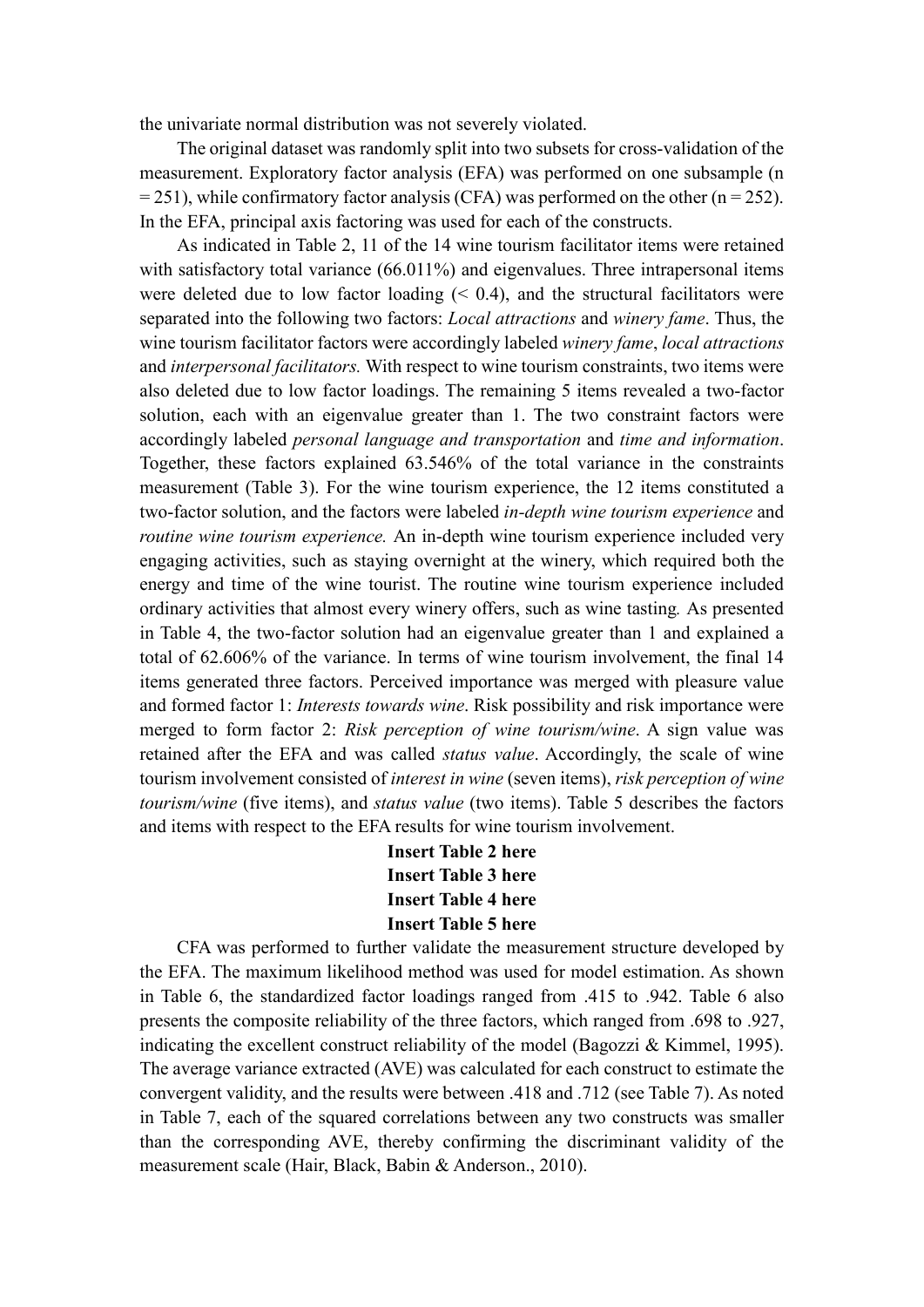The overall model fit was also assessed using various indices. The chi-square test was used to assess the closeness of fit between the model and the data. The  $\chi^2$  value was 580.405, and the degree of freedom (df) was 329. The  $\chi^2$ /df value was 1.764, indicating a satisfactory model fit. The root mean square error of approximation (RMSEA) value was .055, and the comparative fit index (CFI) and Tucker-Lewis index (TLI) were .929 and .919, respectively, further supporting the favorable fit of the model (Hair et al., 2010).

# **Insert Table 6 here. Insert Table 7 here.**

## *4.3 Model testing 1: Effects of facilitators and constraints on wine tourism experience*

The proposed structural model based on the hypotheses was assessed via path analysis, and the obtained indices suggested a good model fit. Specifically,  $\chi^2$  was 1040.811, df was 330 and  $\chi^2$ /df equaled 3.154. The RMSEA was .066. The CFI and TLI values were .900 and .885, respectively, suggesting a good model fit. The R-squared values of routine experience and in-depth experience were .291 and .202, respectively. This result indicates that both facilitators and constraints explained 29.1% of the total variance in routine experience and 20.2% of the variance in in-depth experience.

As shown in Figure 1, the results of the constraint parameter estimates indicate that language and transportation barriers had a negative influence on experience (β = -.229,  $p < .001$  for routine experience;  $β = .198$ ,  $p < .001$  for in-depth experience). However, time and information constraints did not have a significant effect on wine tourism experience. Thus, H1 regarding the effect of constraints on wine tourism experience was only partially supported for the language and transportation factors.

Figure 1 also presents the results of the parameter estimates indicating that local attractions and interpersonal facilitators had significant and positive effects on the wine tourism experience. Specifically, local attractions had a significant influence on routine  $(\beta = .241, p < .001)$  and in-depth experiences  $(\beta = .299, p < .001)$ . Compared with local attractions, interpersonal facilitators had a slightly stronger effect on routine wine tourism experiences ( $β = .355, p < .001$ ). Interpersonal facilitators also had a positive effect ( $\beta$  = .281,  $p$  < .001) on in-depth experience. However, winery fame had a significant and negative influence on in-depth experiences ( $\beta$  = -.192, *p* = .036) and no significant relationship with routine experiences. Therefore, H2 was mostly supported for local attractions and interpersonal relationship facilitators.

## **Insert Figure 1 here**

#### *4.4 Model testing 2: Moderating role of involvement*

All the wine tourism involvement items were retained and divided into three subscales with satisfactory factor loadings and eigenvalues (see Table 7). Multigroup analysis was employed to test the moderating effect of involvement. Partial measurement invariance (metric invariance) was established for high and low dimensions of involvement. If the partial measurement invariance was acceptable (Byrne, 2004) for structural invariance testing, the analysis was continued.

The sample was then further divided into high- and low-involvement groups via the following steps. First, three factor scores were generated according to the factor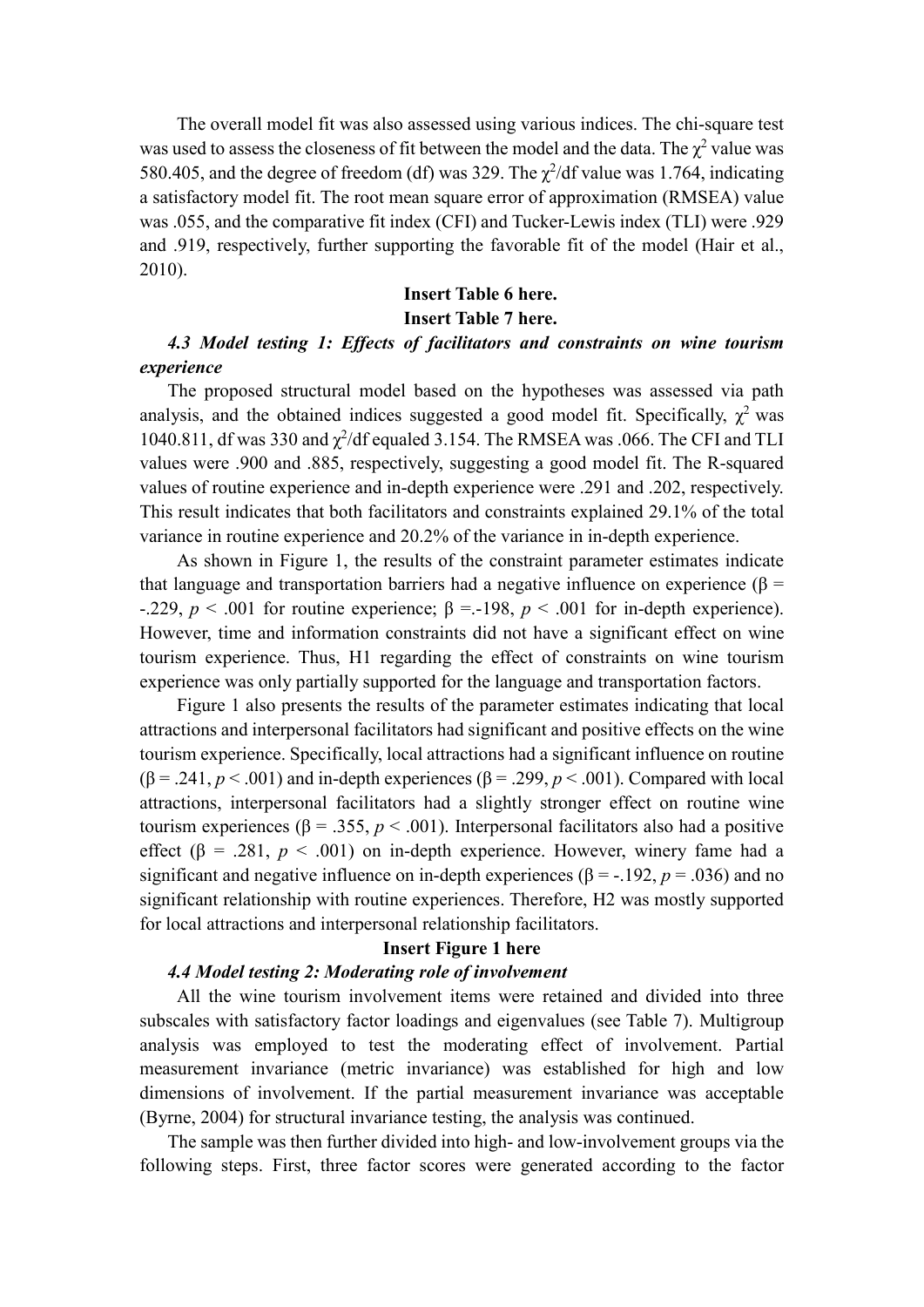structure of involvement. Next, each factor's weight was calculated based on the percentage of the total variance it explained. Each factor score was multiplied by the corresponding weight, which generated a summary statistic. Finally, Z-scores were calculated for the newly generated statistics. To conduct a more thorough examination of the group differences, this study considered Z-scores greater than or equal to 0.5 to represent high-involvement wine tourists and Z-scores less than or equal to -0.5 to represent low-involvement wine tourists. The reason for using two extreme elements of the samples was to ensure that there were two subgroups that were bimodal and separated by the moderator (Hair et al., 2010, Chen & Tsai, 2008).

With a degree-of-freedom difference of 2, the fully constrained model exhibited a significant chi-square difference at the  $p < 0.001$  ( $\Delta \chi^2$  (2) = 131.656) significance level from the unconstrained model, thus indicating the presence of a moderation effect. As shown in Table 8, the effects of local attractions on both routine and in-depth experiences were significant and positive, and the path coefficient for the highinvolvement group was greater than that for the low-involvement group. The effect of the interpersonal facilitators on both routine and in-depth experiences was significant. However, the path of the interpersonal facilitator towards both routine and in-depth experiences was negative for the high-involvement group and positive for the lowinvolvement group. The effects of winery fame on both routine and in-depth experiences were negative. However, the path coefficient was significantly lower among high-involvement tourists than low-involvement tourists. Thus, H3 was partially supported. With respect to the moderating effect between language and transportation constraints and experience, further analysis indicated that the low-involvement group had a negative coefficient, while the high-involvement group had a positive coefficient. Moreover, the effects of the time and information constraints on either the routine or in-depth experiences were insignificant. Therefore, involvement level acted only as a moderator between language and transportation constraints and experiences; thus, H4 is supported with limited evidence.

#### **Insert Table 8 here.**

## *5. Discussion and implications*

#### *5.1 Discussion*

In this study, the language and transportation dimension had a significant influence on both routine and in-depth experiences. Previous studies on wine tourism constraints have failed to uncover this dimension, perhaps due to their focus on local or nearby markets (Marzo-Navarro & Pedraja-Igesias, 2012; Cho et al., 2017). However, the findings regarding this dimension are consistent with previous studies showing that outbound Chinese wine tourists encounter language barriers in Australia (Ma, Duan, Shu & Arcodia, 2017). Regarding transportation barriers, Cho et al. (2017) highlighted the inconvenient location of wineries, which represents a transportation barrier. However, the former emphasizes the location of wineries (and is therefore a structural constraint), while the latter focuses on tourists' self-driving abilities (and is therefore an intrapersonal constraint).

This study indicated that time and information constraints did not constitute barriers to participating in wine tourism activities. This finding is consistent with the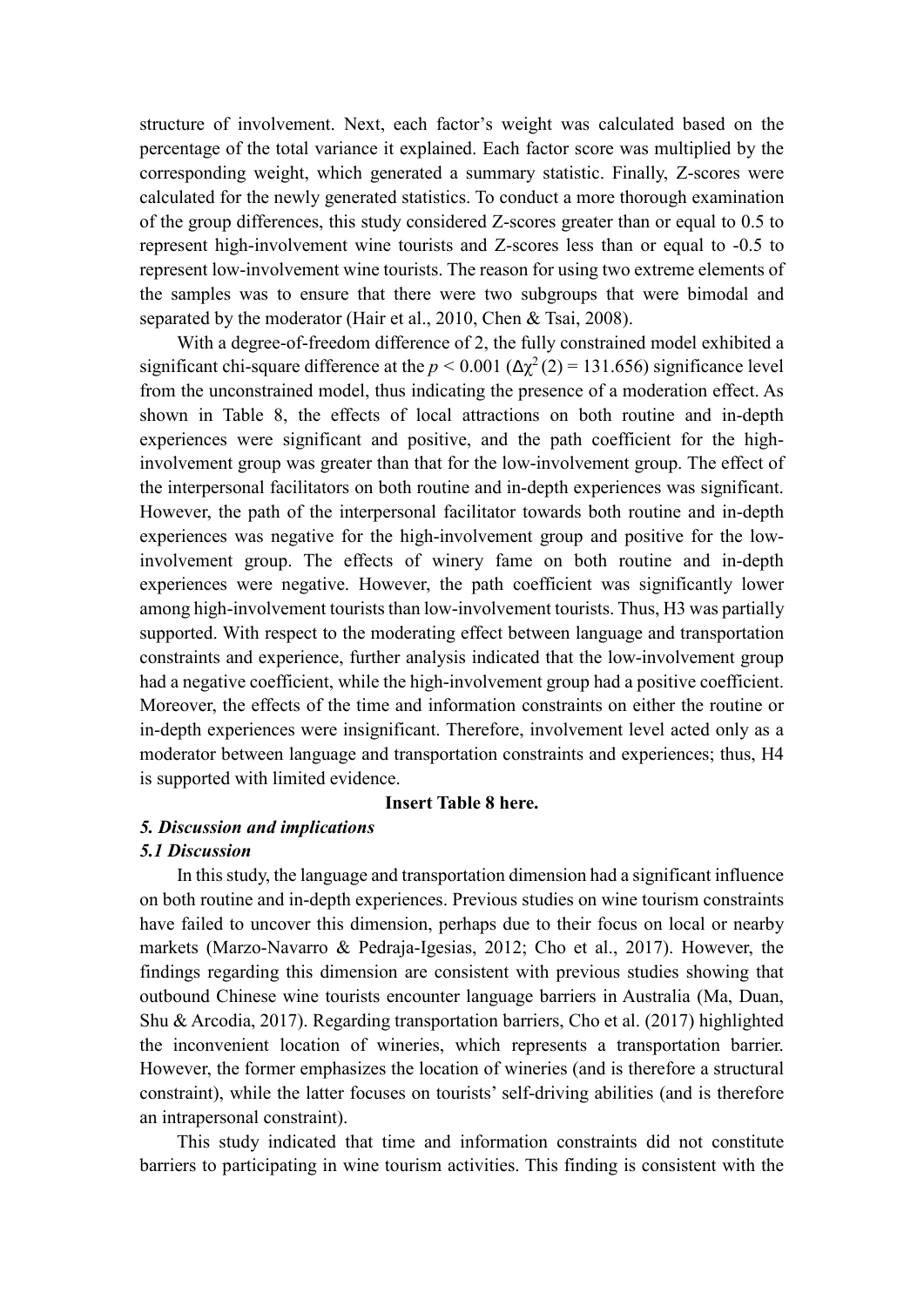results of Marzo‐Navarro and Pedraja‐Iglesias (2009), who found that cost, time, and distance do not act as barriers to the development of wine tourism. However, Ma et al. (2017) found that participants are unable to justify the high cost involved in visiting wineries overseas. This difference occurs because in Marzo-Navarro and Pedraja-Iglesias's (2009) study, the survey respondents were nearby local residents, while Ma et al. (2017) investigated potential domestic wine tourists in China. The present study surveyed actual wine tourists, and the financial cost to visit wineries was not substantial for these individuals since they had already arrived in Australia for various purposes.

With regard to facilitators, each of the three dimensions identified by the study exerted different effects on experience. The study results offer evidence that the structural facilitator local attractions represented a statistically significant factor in predicting participation in wine tourism experiences. Thus, it would appear that local attractions are linked to wine tourists' participation. As Kim (2015) illustrated, tourism facilitators (intrapersonal and structural facilitators) positively influence tourist satisfaction in the context of local community festivals. Although the conceptualization of wine tourism facilitators in this study differs from the tourism facilitators in Kim's study, the facilitator-experience relationship disclosed here showed some similarities with Kim's findings. Since satisfaction is a rational assessment of experience, the findings of this study are consistent with those of Kim in that structural facilitators positively influenced satisfaction and experience. It could be argued that local attractions near a winery tourism destination greatly influence the tourism experience. If a visited winery or wine region appears to have many local attractions, wine tourists will have a pleasant and satisfactory engagement with the winery. This finding indicates that tourists seek opportunities to interact with local hosts or local attractions to enhance their wine tourism experience. This finding is also applicable if other tourism contexts need to design new facilities or to prolong their customers' stay.

By contrast, this study found that facilitators did not always have a positive influence on experience. According to the study results, winery fame negatively influenced in-depth experience and had no apparent relationship with routine experience. Famous or larger wineries were crowded with wine tourists, thereby impeding deeper communication with winery staff. Visitors may have the intention to go to famous wineries but might be unsatisfied with their wine tourism experience after arriving. This finding demonstrates that the positive influence of a facilitator on intention may not be equivalent to its positive influence on the actual experience.

As noted by Charters et al. (2009), smaller wineries offer tourists a hospitable atmosphere and sense of community and appear to have greater potential to build customer loyalty. However, most previous studies (e.g., Marzo‐Navarro & Pedraja‐ Iglesias, 2009) have found only that specific appellation-of-origin preferences positively influence destination selections when participating in wine tourism. This study deepens this understanding by revealing that on-site wine tourism experiences at small- and mid-sized wineries generate positive outcomes. Our findings further indicate that Chinese tourists no longer pursue famous places; instead, they prefer quality communication and a more relaxing atmosphere when seeking an in-depth wine tourism experience. These findings could extend beyond wine tourism and be applied to other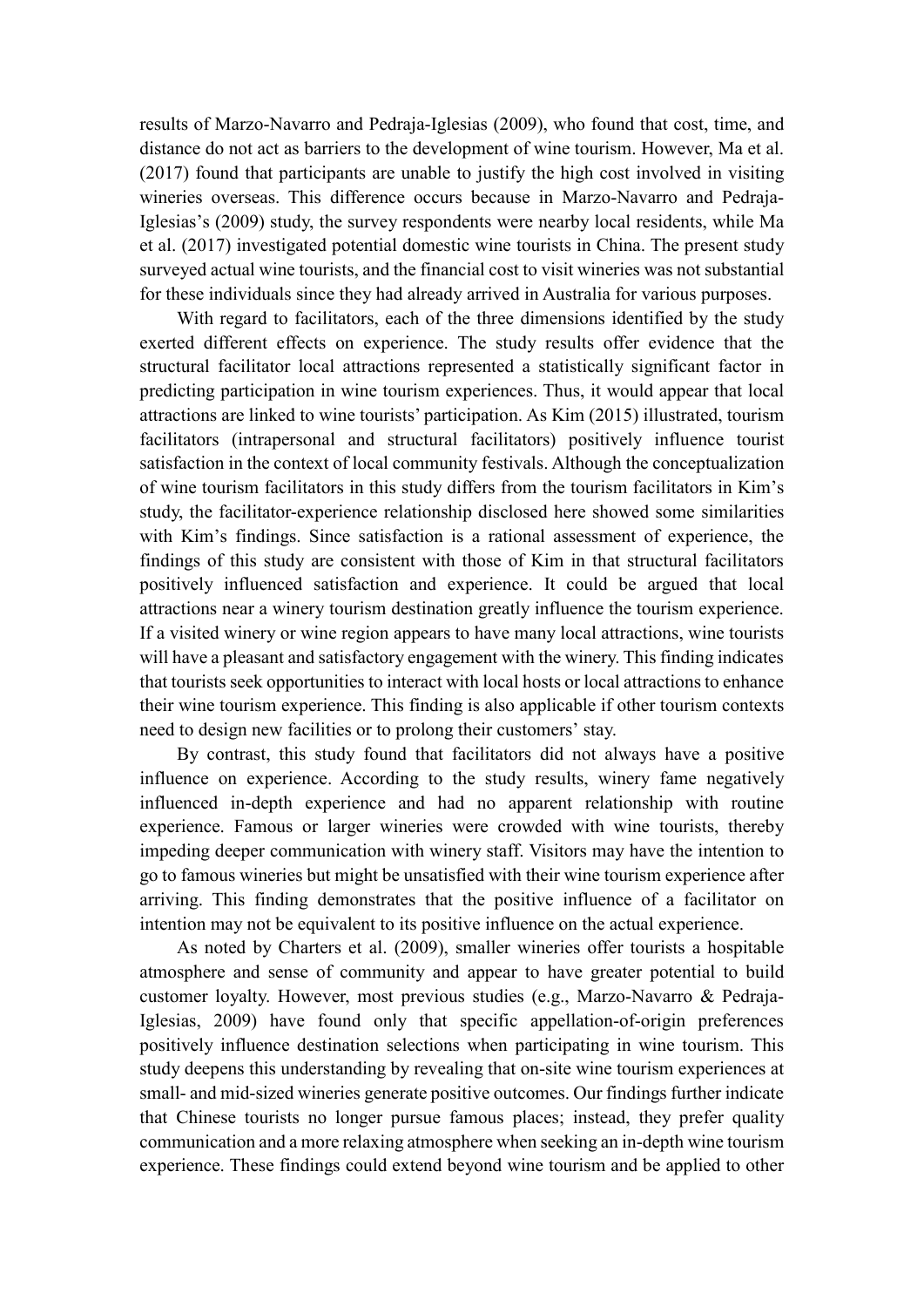tourism contexts to help provide a better understanding of the Chinese market.

Interpersonal facilitators were found to be the most important influencing factor in terms of a positive influence on the wine tourism experience. This finding indicates that outbound Chinese tourists rely on recommendations from friends or local people. This result is consistent with previous studies suggesting that interpersonal facilitators are associated with enhanced engagement in tourism activities (Shields, Synnot & Barr, 2012). However, this finding contrasts with Kim (2015), who found no apparent linkage between interpersonal facilitators and satisfaction in local festival settings. Such diverse results imply that the influence of perceived facilitators on experience may depend on the specific tourism context of the study. It therefore is necessary to explore the relationship between facilitators and experience in other settings. This difference may also be due to the present study's integration of actual behaviors into the model; the predictive power and the relationship might differ if the intended behavior was integrated into the model.

In terms of the moderating effect of involvement, the effect of local attractions on both routine and in-depth experiences was stronger for high-involvement wine tourists than their low-involvement counterparts. Moreover, the negative influence of language and transport on both routine and in-depth experiences was mostly observed for lowinvolvement wine tourists; high-involvement wine tourists will still pursue wine tourism experiences irrespective of language and transport difficulties. This result is consistent with previous studies on involvement that have concluded that high involvement in a product category as part of lifestyle and knowledge about the origin of a product or a country's name can have a significant impact on consumer behavior (Maheswaran, 1994).

However, the effect of interpersonal facilitators on both routine and in-depth experience was negative among high-involvement tourists but positive among lowinvolvement tourists. This finding indicates that interpersonal facilitators facilitate lowinvolvement tourists' experience with wineries. However, interpersonal facilitators may deter high-involvement tourists from gaining in-depth winery experience, probably because they sacrifice their interests to meet the needs of their friends. Although the results of this comparison conflict with the previous literature, the current findings are still reasonable and justifiable. It could be inferred that low-involvement wine tourists value opinions and suggestions and may be "followers" in wine tourism trips. However, high-involvement wine tourists are determined and have their own activity preferences and travel patterns. Involvement is a critical factor that differentiates consumer behaviors, although high involvement does not necessarily lead to a high level of engagement in consumer behavior. The current finding enriches the understanding of high- and low-involvement comparisons, and future studies are encouraged to explore differences between the high- and low-involvement groups in other dimensions of involvement.

#### *5.2 Theoretical implications*

This study indicates a satisfactory model fit for the proposed framework and highlighted the important role of facilitators. Jackson and Scott (1999) identified that motivation played an important role in the constraint model. However, this study found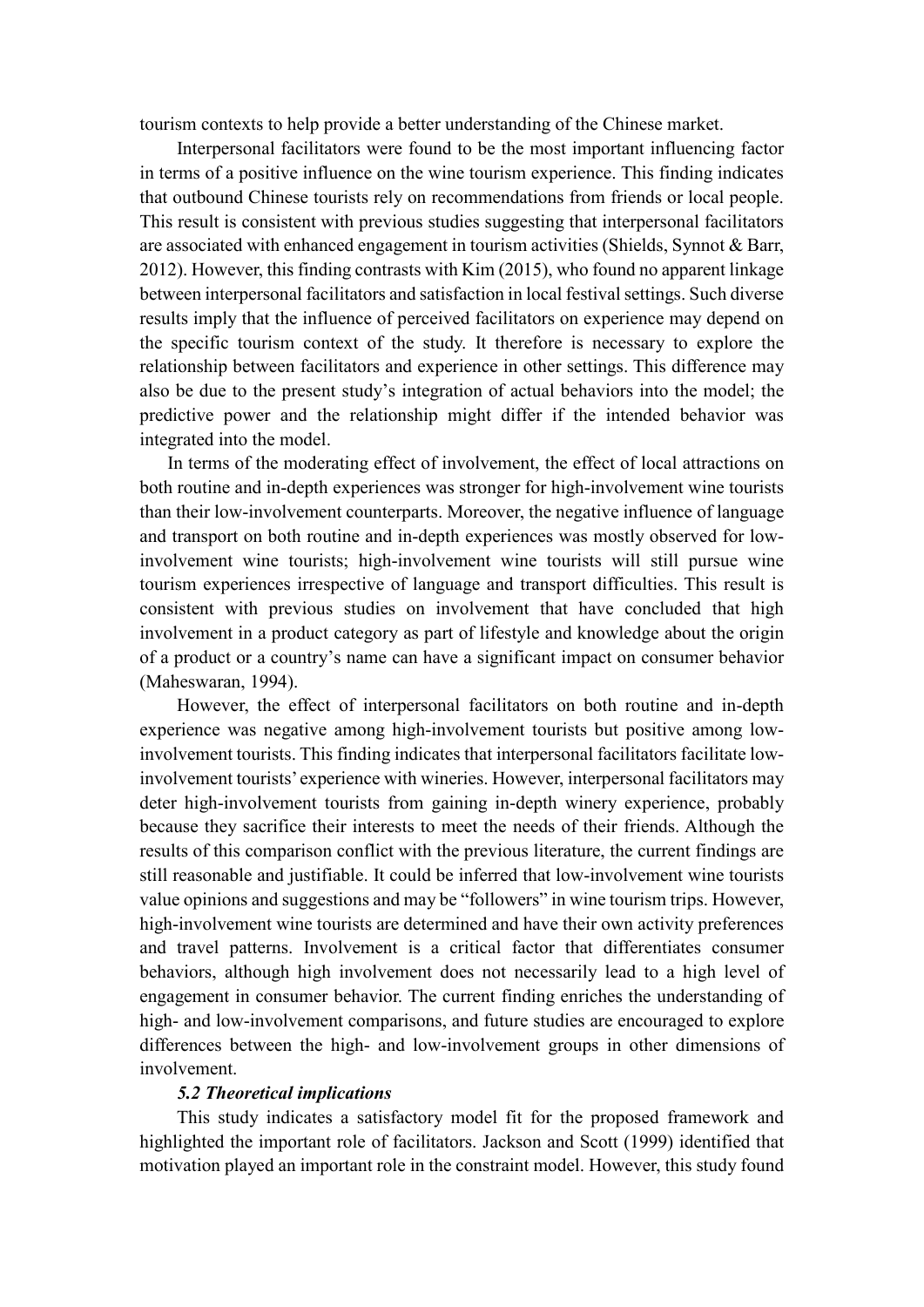a stronger influence of facilitators on participation compared with the effect of motivation on intention found in the past literature; thus, facilitators are a positive antecedent of participation. Therefore, this study is among the few studies to apply both facilitating and constraining aspects to investigate tourism experiences, especially in the context of wine tourism. The application of a constraint model indicates that tourism experiences could be influenced by facilitators, constraints and involvement. The Constraint-Effect-Mitigation model has been tested by Hubbard and Mannell (2001). Their model, however, examines motivation using two dimensions, i.e., enjoyment/pleasure motives and health motives. This previous study found that the path linking motivation to intention was not significant. In contrast, the present research recognizes facilitators as an important condition that can strongly stimulate participation. The revised facilitator-constraint-involvement-model provides a better and more efficient approach for explaining leisure and travel behavior.

This study provides a better understanding of the constraints and facilitators encountered by Chinese wine tourists. Agood knowledge of this emerging market could aid the initiation of appropriate marketing strategies.

### *5.3 Managerial implications*

Destination marketing organizations (DMOs) should conduct tourist-oriented regional design and planning in wine regions. When designing wine routes within a region, it is important to pay attention to the variety of wineries in terms of their functions and types. This study found that tourists are attracted by multiple wine tourism attractions in a wine region and that one winery cannot provide all the attractive features. Therefore, an effective wine route that combines different types of wineries could greatly improve customer satisfaction. Meanwhile, DMOs should pay attention to guiding wineries in differentiating their functions and marketing positions to prevent products from being assimilated and repetitive.

In addition to overall tourism planning and design, DMOs should pay attention to the detailed implementation. For instance, DMOs should design themed routes and implement the theme throughout the wine tourism itinerary to create an unforgettable experience that includes culture, authenticity and full involvement in the theme. Accordingly, DMOs could design interesting outdoor activities, activities with more opportunities for interaction, and themed festivals and events. This study shows that Chinese tourists focus on interpersonal relationships and reunions with family and friends. Specially designed activities could help wine tourists and their companions engage together and interact with one another. Winery marketing campaigns should stress the importance of wine-related travel in solidifying the ties between family and friends. When designing wine tourism activities, it is important to provide a warm atmosphere of reunion to enhance tourists' emotions through visual lighting and auditory scenes. Currently, wine regions' restaurants and hotel decorations are more Western in style and thus cannot arouse emotional and psychological echoes among Chinese tourists. In the future, attention to the elements of reunion, warmth and joy is urged to provide hints and external promises to potential Chinese tourists.

Congestion frequently occurs in densely populated, famous wineries, while other wineries are visited sporadically by few tourists. Therefore, visitor management is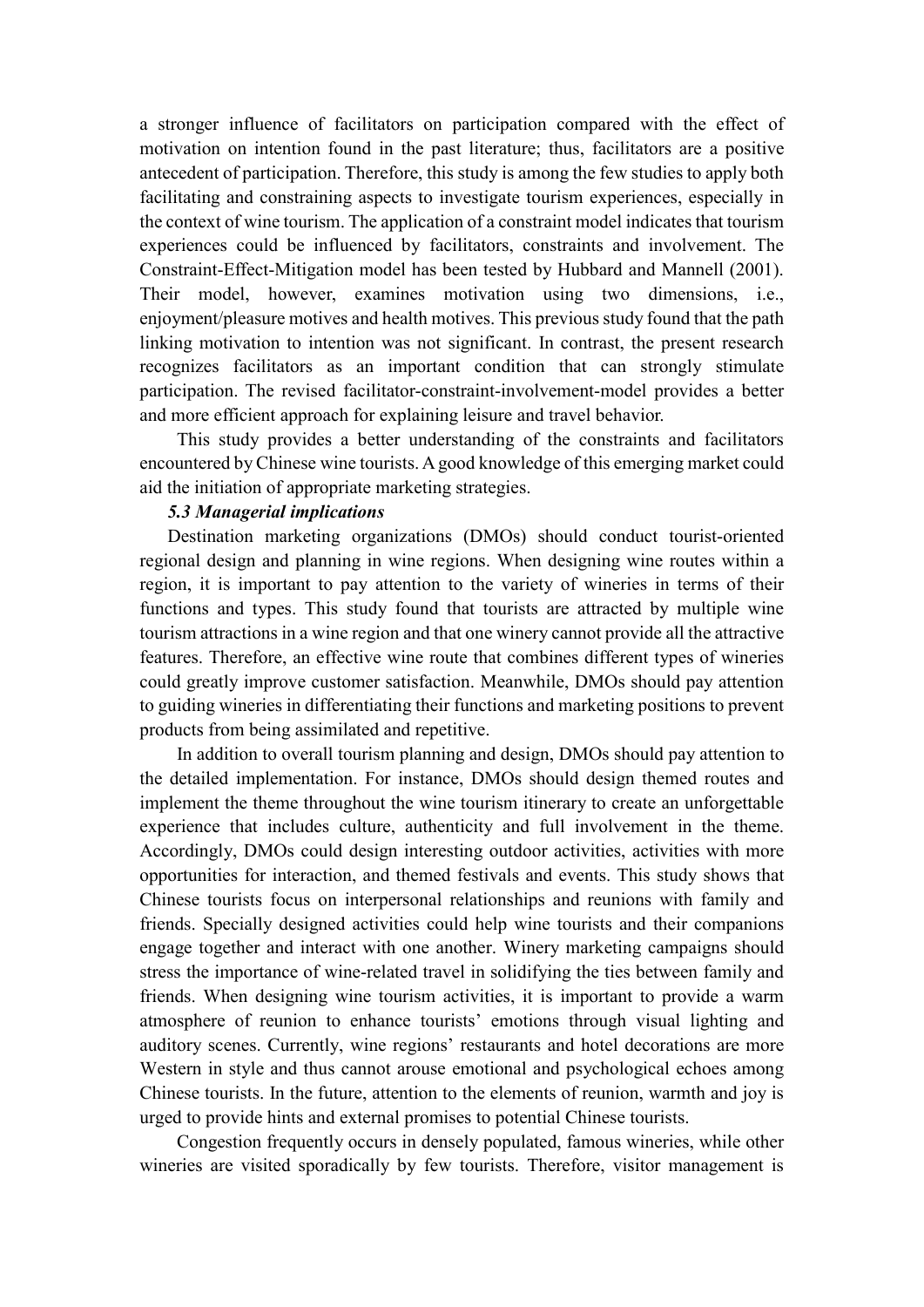critical. It is important to strengthen cooperation among different wineries. With famous or large-scale wineries as the center or subcenter, the wine region could be divided into several subcenters. DMOs could utilize the attraction and influence of famous wineries to achieve an orderly tourist flow.

Language and transportation barriers limit Chinese tourists' mobility. Wineries and local wine tourism marketing organizations should thoroughly investigate geographic route patterns in wine regions. Based on those patterns, wine region destination management organizations could design shuttle services to link different wineries within a wine region or enhance the provision of bicycle rental services to allow guests in the wine region to flow more freely. For example, bicycle lanes could be provided for rental bikes to provide opportunities for guests to enjoy their own activities in the wine region by interacting with their friends/companions. In addition, route signs in Chinese should be added along the wine route to better help Chinese customers.

Winery fame has a negative influence on in-depth experiences. Therefore, it is critical to advocate the establishment of small but warm wineries. Not all wineries have the financial ability to establish large-scale or famous wineries. This study shows that small wineries with local environmental characteristics, local cultural features and a sense of authenticity are attractive to Chinese tourists. Small wineries can attract customers through advertising and can collaborate with surrounding famous wineries to facilitate the distribution and routing of customers. This practice can prevent delays in handling tourists' requests in overcrowded wineries and increase tourists' opportunities to interact with locals in cozy, small wineries. Specifically, small wineries can organize in-depth activities, such as providing places for family gatherings, various celebrations, winemaking, and food and wine pairing activities. Such customer participation activities help customers achieve their own personal and unforgettable experiences.

Winery employees should try to learn Chinese culture and language. Alternatively, wineries should consider hiring Chinese-speaking staff to translate travel brochures and menus and to explain the refined elements of wine. The rapid recent and progressive growth in the number of Chinese wine tourists adds urgency to this call (Hogan, 2017). These changes could increase the satisfaction levels of Chinese tourists by, on the one hand, reducing the distance between employees and Chinese wine tourists and creating a warm and enjoyable travel experience for them; and, on the other hand, allowing local employees to have a better understanding of Chinese culture and contribute to their efforts to create an unforgettable travel experience.

## **6. Conclusion and future research**

This study examined the influence of constraints and facilitators on wine tourism experiences and the moderating role of involvement in the wine tourism context. Among outbound Chinese wine tourists in Australia, wine tourism constraints had the following two underlying factors: language and transportation barriers and time and information barriers. Wine tourism facilitators were found to have the following three underlying factors: winery fame, local attractions and interpersonal facilitators. Experience was found to have the following two underlying factors: routine experience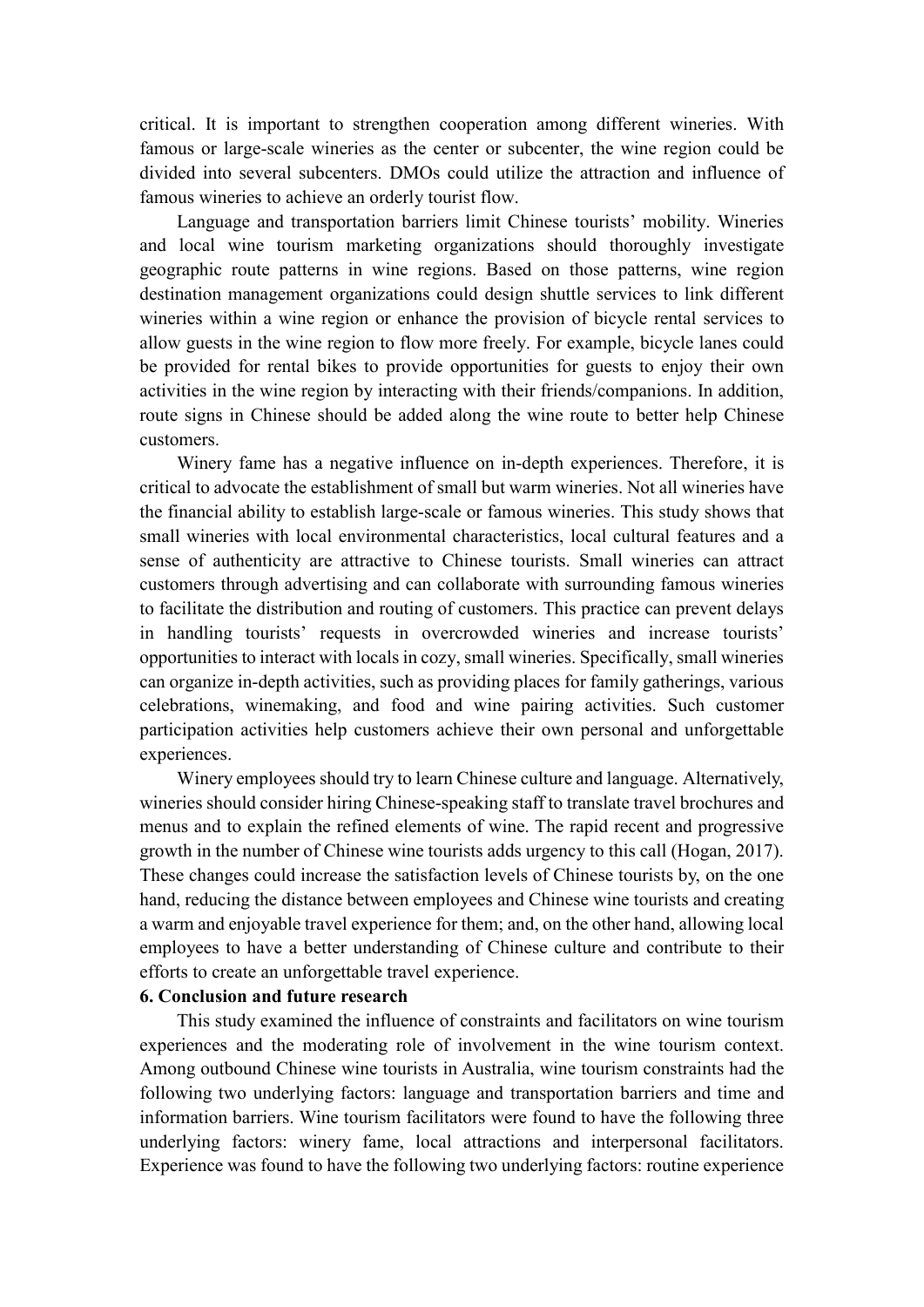and in-depth experience. The survey measurement items adapted from previous studies were reliable indicators of their respective constructs. Regarding the relationships among the research constructs, the study results showed several direct effects of winery fame on in-depth experiences, of local attraction and interpersonal facilitators on experience (both routine and in-depth) and of language and transportation barriers on experience.

However, a few limitations of the present study should be acknowledged. The convenience sampling method adopted in this study has been criticized for having several biases, although it is the most feasible approach for an onsite survey. Some small- and medium-sized wineries did not host many Chinese wine tourists, while other famous wineries could be visited only by appointment. These restrictions limited the locations where the survey could be conducted. Although the nature of this study made it unfeasible to use a quota sampling method, the different locations and sizes of the wineries were considered, and the survey was conducted on consecutive days of the week in Victoria during the Christmas season, New Year's Day and the pre-Chinese New Year season to reduce bias.

Although the survey was mostly conducted in wineries in Australia, the results of this study are still applicable to Chinese wine tourists visiting other wine regions overseas, such as Bordeaux and Burgundy, since the features of a satisfying in-depth wine tourism experience are universal. Future studies could further investigate and compare wine tourists of other nationalities or cultures. This study found differences between low-involvement tourists and high-involvement tourists. Future studies could consider further subdividing these groups to gain a better understanding of their travel demands and patterns. Finally, this study failed to find a moderator that influenced the relationship between constraints and travel experience. Further research could continue to explore possible moderating factors to provide a deeper understanding of this emerging wine tourism market.

#### **References:**

- Alant, K., & Bruwer, J. (2004). Wine tourism behaviour in the context of a motivational framework for wine regions and cellar doors. *Journal of Wine Research*, *15*(1), 27-37.
- Alonso, A. D., Fraser, R. A., & Cohen, D. A. (2007). Does age matter? How age influences the winery experience. *International Journal of Culture, Tourism and Hospitality Research*, *1*(2), 131-139.
- Axelsen, M., & Swan, T. (2010). Designing festival experiences to influence visitor perceptions: The case of a wine and food festival. *Journal of Travel Research*, *49*(4), 436-450.
- Bagozzi, R. P., & Kimmel, S. K. (1995). A comparison of leading theories for the prediction of goal - directed behaviours. *British Journal of Social Psychology, 34*(4), 437-461.
- Brown, G., & Getz, D. (2005). Linking wine preferences to the choice of wine tourism destinations. *Journal of Travel Research*, *43*(3), 266-276.
- Byrne, B. M. (2004). Testing for multigroup invariance using AMOS graphics: A road less traveled. *Structural Equation Modeling, 11*(2), 272-300.
- Carmichael, B. (2005). Understanding the wine tourism experience for winery visitors in the Niagara Region, Ontario, Canada. *Tourism Geographies*, *7*(2), 185-204.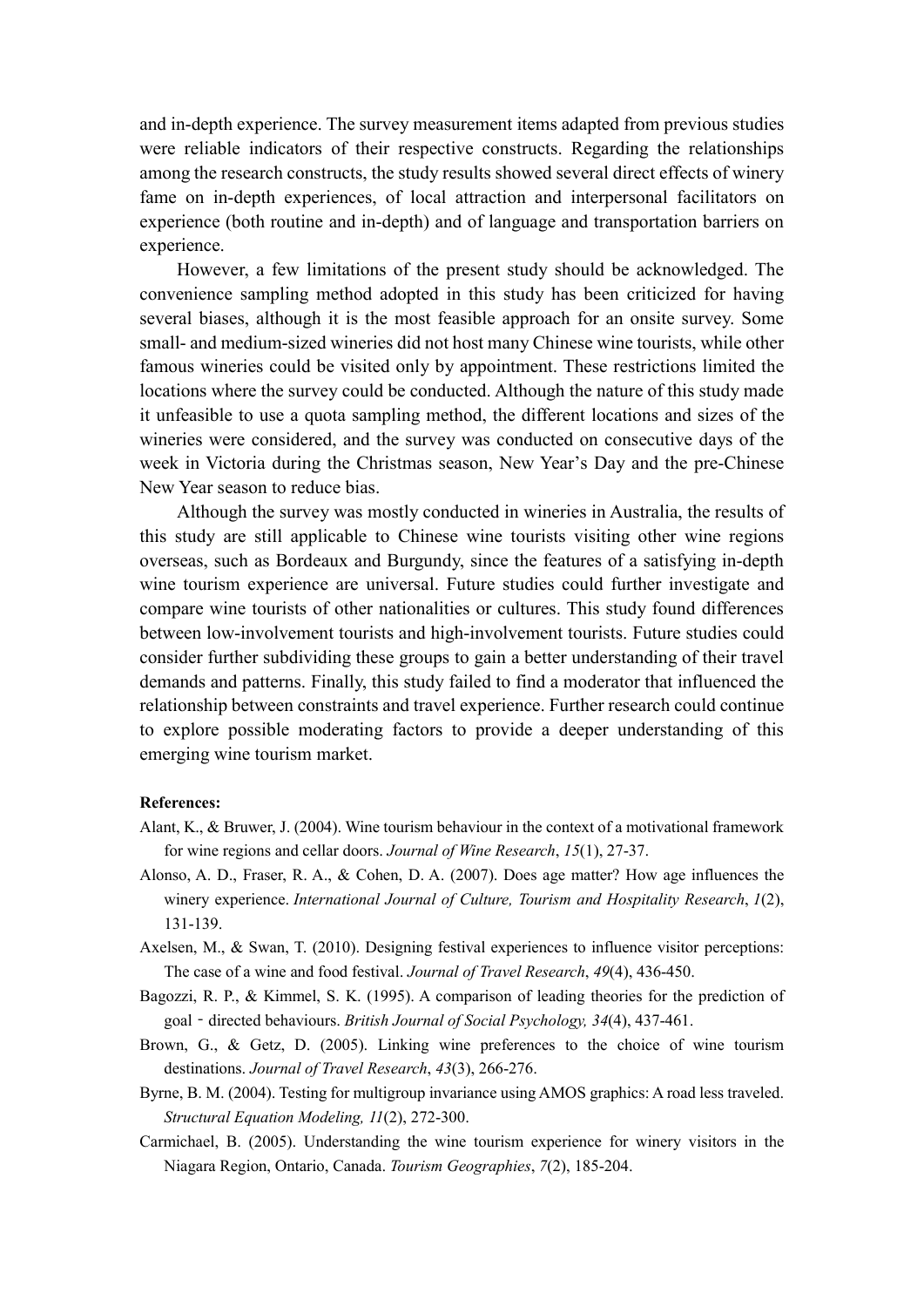Charters, S., & Ali-Knight, J. (2002). Who is the wine tourist? *Tourism Management*, *23*(3), 311- 319.

- Charters, S., Fountain, J., & Fish, N. (2009). "You Felt Like Lingering..." Experiencing "Real" Service at the Winery Tasting Room. *Journal of Travel Research, 48*(1), 122-134.
- Chen, C. F., & Tsai, M. H. (2008). Perceived value, satisfaction, and loyalty of TV travel product shopping: Involvement as a moderator. *Tourism Management*, *29*(6), 1166-1171.
- Chen, P., Kerstetter, D., & Caldwell, L. (2001). Individuals' interpretation of constraints: a new perspective on existing theory. In G. Kyle (Ed.), *Proceedings of the 2000 northeaster recreation research symposium* (pp. 89-93). Newtown Square, PA: U.S. Department of Agriculture, Forest Service, Northeaster Research Station.
- Cho, M., Bonn, M. A., & Brymer, R. A. (2017). A constraint-based approach to wine tourism market segmentation. *Journal of Hospitality & Tourism Research*, *41*(4), 415-444.
- Correia R. & Brito C. (2016). Wine tourism and regional development. In: M. Peris-Ortiz, M. Del Río Rama & C. Rueda-Armengot (eds.) *Wine and Tourism* (pp. 27–40). Cham: Springer.
- Crawford, D. W., Jackson, E. L., & Godbey, G. (1991). A hierarchical model of leisure constraints. *Leisure Sciences*, *13*(4), 309-320.
- Dong, E., & Chick, G. (2012). Leisure constraints in six Chinese cities. *Leisure Sciences*, *34*(5), 417-435.
- Dimanche, F., Havitz, M. E., & Howard, D. R. (1991). Testing the involvement profile (IP) scale in the context of selected recreational and touristic activities. *Journal of Leisure Research, 23*(1), 51-66.
- Duarte Alonso, A., & Liu, Y. (2010). Wine tourism development in emerging Western Australian regions. *International Journal of Contemporary Hospitality Management*, *22*(2), 245-262.
- Getz, D., & Brown, G. (2006). Critical success factors for wine tourism regions: a demand analysis. *Tourism Management*, *27*(1), 146-158.
- Gilbert, D., & Hudson, S. (2000). Tourism demand constraints: A skiing participation. *Annals of Tourism Research*, *27*(4), 906-925.
- Gross, M. J., & Brown, G. (2008). An empirical structural model of tourists and places: Progressing involvement and place attachment into tourism. *Tourism Management*, *29*(6), 1141-1151.
- Gursoy, D., & Gavcar, E. (2003). International leisure tourists' involvement profile. *Annals of Tourism Research, 30*(4), 906-926.
- Hair, J. F, Black, W. C., Babin, B.J. & Anderson, R. E. (2010). Multivariate Data Analysis (7th Ed.), Upper Saddle River, New Jersey: Pearson Education, Inc.
- Hawkins, B. A., Peng, J., Hsieh, C. M., & Eklund, S. J. (1999). Leisure constraints: A replication and extension of construct development. *Leisure Sciences*, *21*(3), 179-192.
- Havitz, M. E., & Dimanche, F. (1997). Leisure involvement revisited: Conceptual conundrums and measurement advances. *Journal of Leisure Research, 29*(3), 245-278.
- Huang, S., & Hsu, C. H. (2009). Effects of travel motivation, past experience, perceived constraint, and attitude on revisit intention. *Journal of Travel Research*, *48*(1), 29-44.
- Hubbard, J., & Mannell, R. C. (2001). Testing competing models of the leisure constraint negotiation process in a corporate employee recreation setting. *Leisure Sciences*, *23*(3), 145- 163.
- Hung, K., & Petrick, J. F. (2012). Comparing constraints to cruising between cruisers and noncruisers: A test of the constraint-effects-mitigation model. *Journal of Travel & Tourism*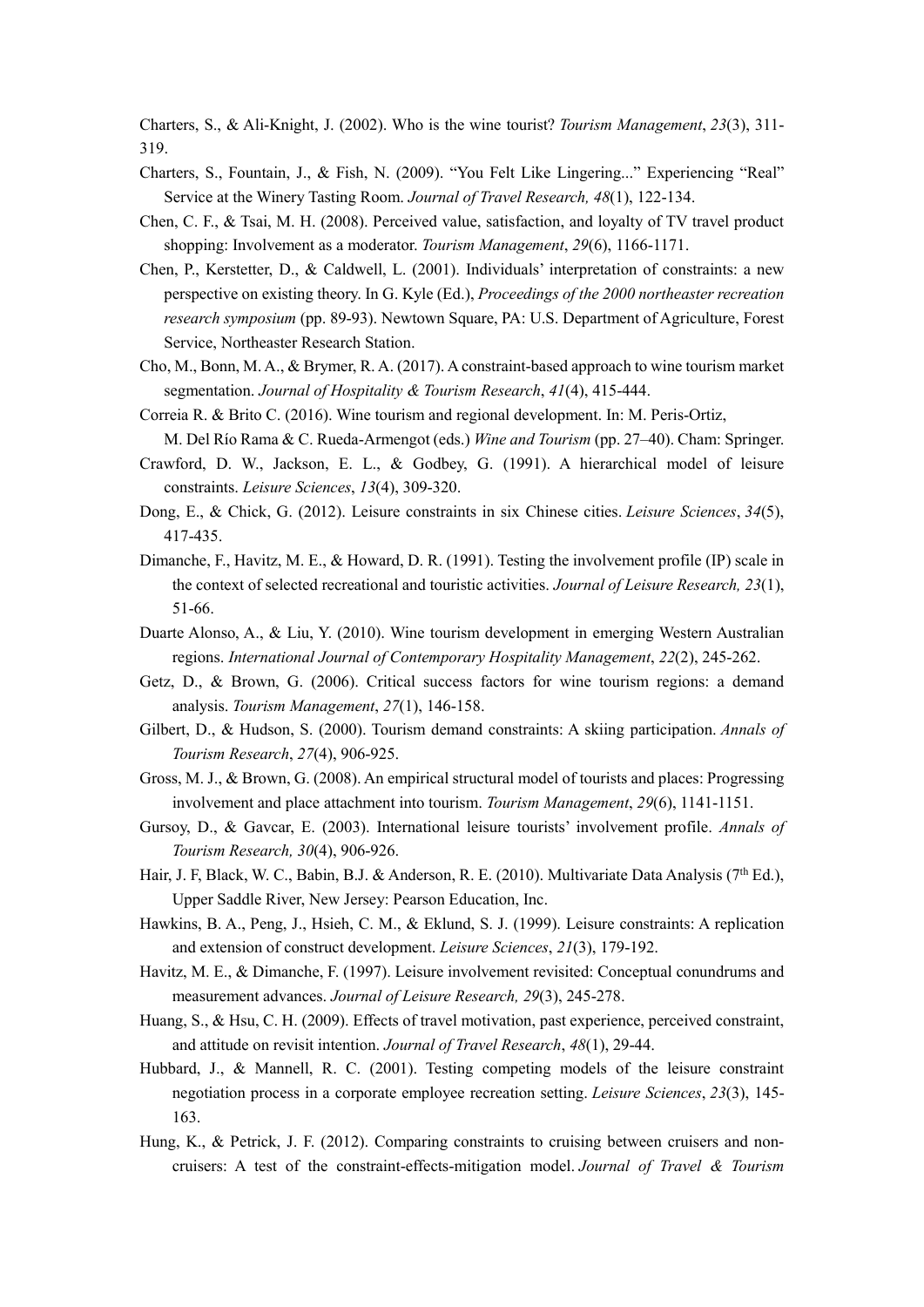*Marketing*, *29*(3), 242-262.

- Huang, S. S., & Gao, H. (2018). Developing Australia's food and wine tourism towards the Chinese visitor market. In C. Pforr, & I. Phau (Eds.), *Food, Wine and China: A Tourism Perspective* (pp. 112-132). London and New York: Routledge.
- Jackson, E. L. (1993). Recognizing patterns of leisure constraints: Results from alternative analyses. *Journal of Leisure Research*, *25*(2), 129-149.
- Jackson, E. L., & Dunn, E. (1988). Integrating ceasing participation with other aspects of leisure behavior. *Journal of Leisure Research*, *20*(1), 31-45.
- Jackson, E. L., & Scott, D. (1999). Constraints to leisure. In E.L. Jackson &T.L. Burton (Eds.), *Leisure studies* (pp.299-321). State College, PA: Venture Publishing.
- Jackson, E. L. (2000). Will research on leisure constraints still be relevant in the twenty-first century?. *Journal of Leisure Research*, *32*(1), 62-68.
- Jun, J., & Kyle, G. T. (2011). Understanding the role of identity in the constraint negotiation process. *Leisure Sciences*, *33*(4), 309-331.
- Kay, T., & Jackson, G. (1991). Leisure despite constraint: The impact of leisure constraints on leisure participation. *Journal of Leisure Research*, *23*(4), 301-313.
- Kim, B. (2015). What facilitates a festival tourist? Investigating tourists' experiences at a local community festival. *Asia Pacific Journal of Tourism Research*, *20*(9), 1005-1020.
- Kim, B. G., & Heo, J. (2015). Development of a Scale for Tourism Facilitators. *Journal of Travel & Tourism Marketing*, *32*(5), 595-607.
- Kim, B., Heo, J., Chun, S., & Lee, Y. (2011). Construction and initial validation of the leisure facilitator scale. *Leisure/Loisir*, *35*(4), 391-405.
- Kim, J., & Tussyadiah, I. P. (2013). Social networking and social support in tourism experience: The moderating role of online self-presentation strategies. *Journal of Travel & Tourism Marketing*, *30*(1-2), 78-92.
- Laurent, G., & Kapferer, J. N. (1985). Measuring consumer involvement profiles. *Journal of Marketing Research*, 22(1):41-53.
- Lee, S., & Scott, D. (2009). The process of celebrity fan's constraint negotiation. *Journal of Leisure Research*, *41*(2), 137-156.
- Ma, E. J., Duan, B., Shu, L. M., & Arcodia, C. (2017). Chinese visitors at Australia wineries: Preferences, motivations, and barriers. *Journal of Tourism, Heritage & Services Marketing*, *3*(1), 3-8.
- Maheswaran, D. (1994). Country of origin as a stereotype: Effects of consumer expertise and attribute strength on product evaluations. *Journal of Consumer Research, 21*(2), 354-365.
- Marzo-Navarro, M., & Pedraja-Iglesias, M. (2009). Wine tourism development from the perspective of the potential tourist in Spain. *International Journal of Contemporary Hospitality Management*, *21*(7), 816-835.
- Marzo-Navarro, M., & Pedraja-Iglesias, M. (2012). Critical factors of wine tourism: incentives and barriers from the potential tourist's perspective. *International Journal of Contemporary Hospitality Management*, *24*(2), 312-334.
- Muntean, M-C., & Nistor, R. (2017). The Appearance and Development of Wine Tourism in Romania. In S. Hugues, & N. Cristache (eds.), *Risk in Contemporary Economy* (pp. 627-644). Iasi, Romania: LUMEN Proceedings.
- Nadirova, A., & Jackson, E. L. (2000). Alternative criterion variables against which to assess the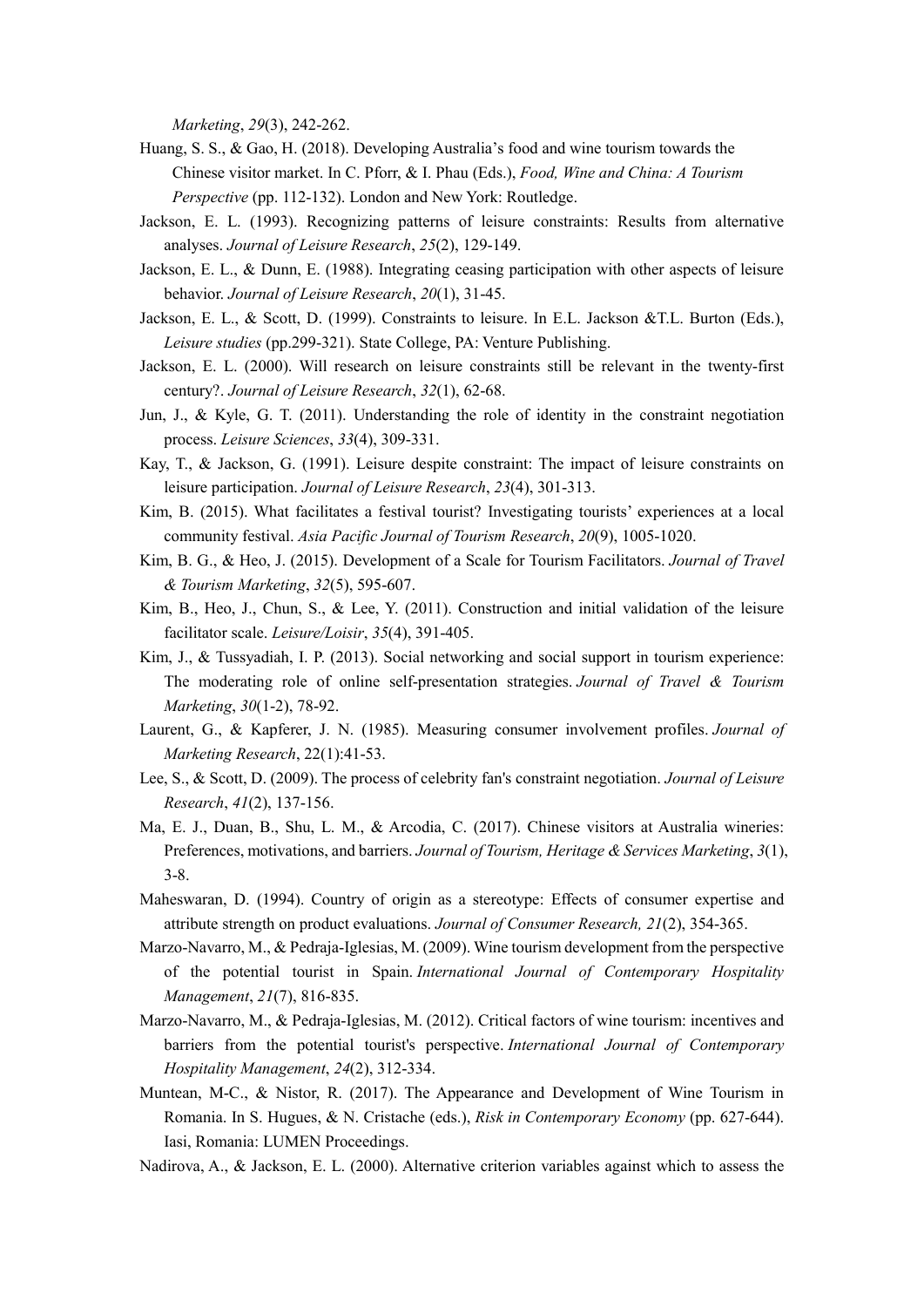impacts of constraints to leisure. *Journal of Leisure Research*, *32*(4), 396-405.

- Neirynck, B. C. R (2017). Wine tourism, New World wines, China. In L.L. Lowry (ed.). *The SAGE International Encyclopedia of Travel and Tourism* (pp. 1448-1450). London: Sage.
- Nyaupane, G. P., & Andereck, K. L. (2008). Understanding travel constraints: Application and extension of a leisure constraints model. *Journal of Travel Research*, *46*(4), 433-439.
- Oh, H., Fiore, A. M., & Jeoung, M. (2007). Measuring experience economy concepts: Tourism applications. *Journal of Travel Research, 46*(2), 119-132.
- Park, K. S., Reisinger, Y., & Kang, H. J. (2008). Visitors' motivation for attending the south beach wine and food festival, Miami beach, Florida. *Journal of Travel & Tourism Marketing*, *25*(2), 161-181.
- Prebensen, N. K., Woo, E., Chen, J. S., & Uysal, M. (2013). Motivation and involvement as antecedents of the perceived value of the destination experience. *Journal of Travel Research*, *52*(2), 253-264.
- Quadri-Felitti, D., & Fiore, A. M. (2012). Experience economy constructs as a framework for understanding wine tourism. *Journal of Vacation Marketing*, *18*(1), 3-15.
- Raymore, L. A. (2002). Facilitators to leisure. *Journal of Leisure Research, 34*(1), 37-51.
- Raymore, L., Godbey, G., Crawford, D., & von Eye, A. (1993). Nature and process of leisure constraints: An empirical test. *Leisure Sciences, 15*(2), 99-113.
- Richards, G., & Wilson, J. (2006). Developing creativity in tourist experiences: A solution to the serial reproduction of culture?. *Tourism Management*, *27*(6), 1209-1223.
- Shaw, S. M., Bonen, A., & McCabe, J. F. (1991). Do more constraints mean less leisure? Examining the relationship between constraints and participation. *Journal of Leisure Research*, *23*(4), 286- 300.
- Shields, N., Synnot, A. J., & Barr, M. (2011). Perceived barriers and facilitators to physical activity for children with disability: a systematic review. *British Journal Sports Medicine*, *46*(14), 989- 997.
- Sparks, B. (2007). Planning a wine tourism vacation? Factors that help to predict tourist behavioral intentions. *Tourism Management*, *28*(5), 1180-1192.
- Tourism Australia (2017). *Understanding the Chinese Market.* Retrieved from http:// www.tourism.australia.com/content/dam/assets/document/1/6/x/l/r/2003103.pdf
- Tourism Research Australia (2014a). *Chinese Satisfaction Survey.* Retrieved from http:// [www.tourism.australia.com/content/dam/assets/document/1/6/w/s/y/2002066.pdf](http://www.tourism.australia.com/content/dam/assets/document/1/6/w/s/y/2002066.pdf)
- Tourism Research Australia. (2014b). *International Visitors in Australia*, Department of Resources, Energy and Tourism, Australian Government.
- Walker, G. J., & Virden, R. J. (2005). Constraints on outdoor recreation. In E. L. Jackson (Ed.), *Constraints to leisure* (pp.201-219) State College, PA: Venture Publishing. Inc.
- Weese, W. J. (1997). The development of an instrument to measure effectiveness in campus recreation programs. *Journal of Sport Management, 11*(3), 263-274.
- White, D. D. (2008). A structural model of leisure constraints negotiation in outdoor recreation. *Leisure Sciences*, *30*(4), 342-359.
- Wine Australia (2016). Wine Australia providing insights on Australian wine. Export Report. Retrieved from https://www.wineaustralia.com/getmedia/07dfee9e-bc3c-4e2aa543 d4a1bd63ab89/Export-Report-Sep-16?ext=.pdf.
- Yau, M. K. S., McKercher, B., & Packer, T. L. (2004). Traveling with a disability: More than an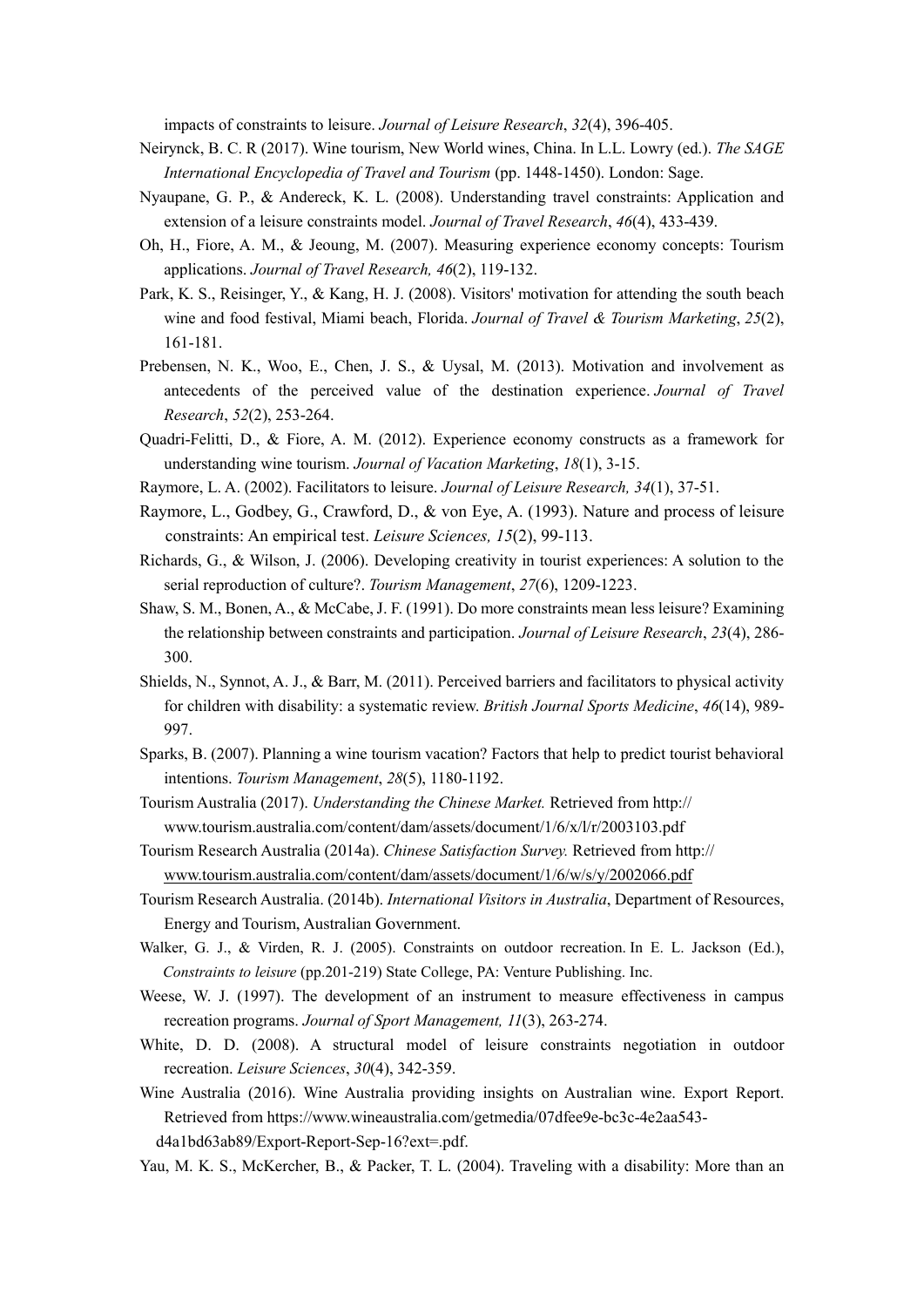access issue. *Annals of Tourism Research*, *31*(4), 946-960.

- Ye, B. H., Zhang, H. Q., & Yuan, J. (2017). Intentions to participate in wine tourism in an emerging market: Theorization and implications. *Journal of Hospitality & Tourism Research*, *41*(8), 1007- 1031.
- Zaichkowsky, J. L. (1985). Measuring the involvement construct. *Journal of Consumer Research, 12*(3), 341-352.
- Zhang Qiu, H., Yuan, J., Haobin Ye, B., & Hung, K. (2013). Wine tourism phenomena in China: an emerging market. *International Journal of Contemporary Hospitality Management*, *25*(7), 1115-1134.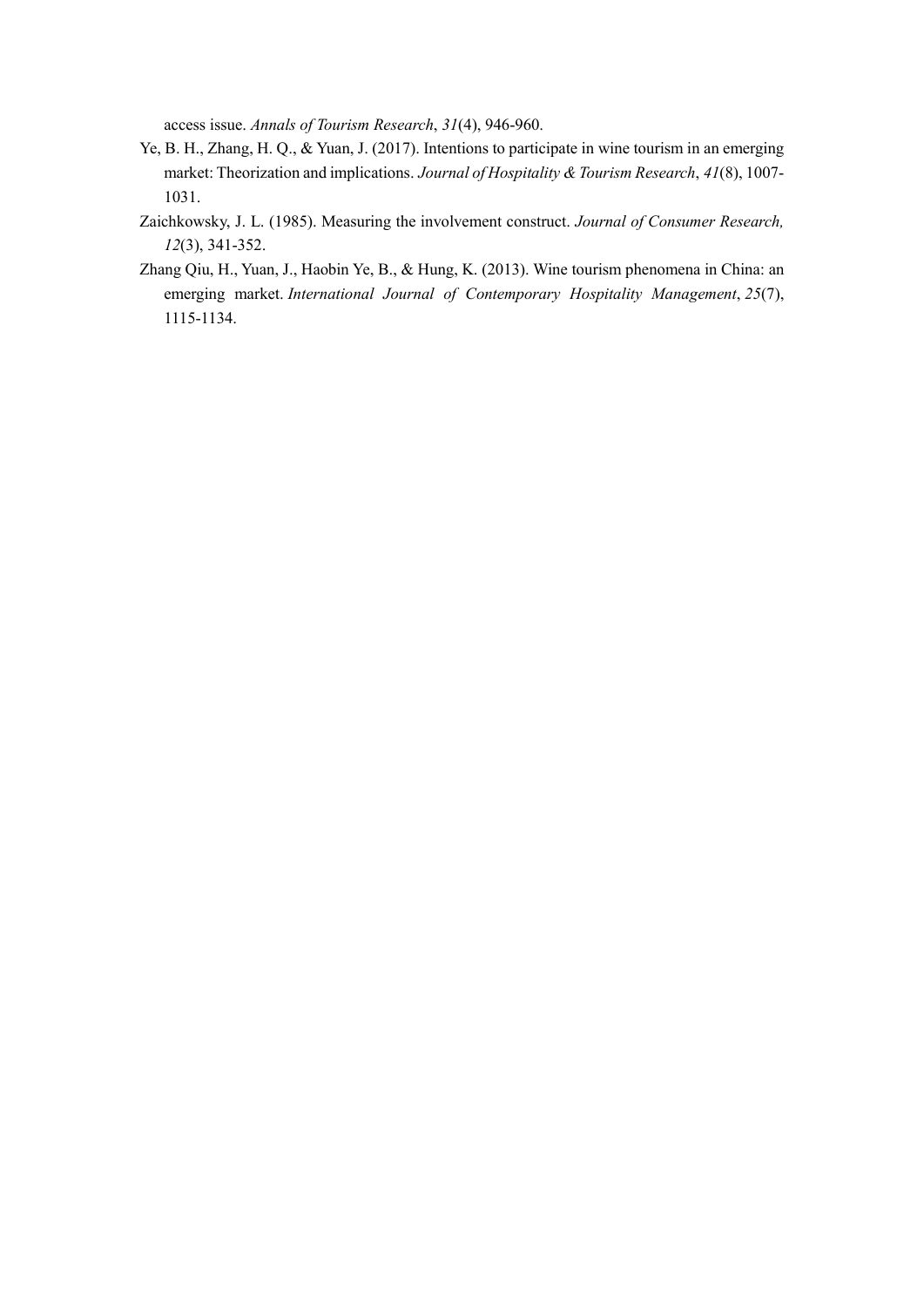| Categories                   | $\mathbf n$ | $\frac{0}{0}$ | Categories                          | $\mathbf n$ | $\frac{0}{0}$ |
|------------------------------|-------------|---------------|-------------------------------------|-------------|---------------|
| Gender $(n=436)$             |             |               | Wine tourists $(n=497)$             |             |               |
| Male                         | 183         | 39.52         | Yes, actual wine tourist            | 284         | 57.14         |
| Female                       | 280         | 60.48         | No, but I plan to go (potential)    | 195         | 39.24         |
| Marriage $(n=428)$           |             |               | Not yet, and no plan in the future  | 18          | 3.62          |
| Married                      | 247         | 57.71         | Frequency $(n=469)$                 |             |               |
| Unmarried                    | 181         | 42.29         | First-time                          | 234         | 49.89         |
| Age $(n=499)$                |             |               | Repeated                            | 235         | 50.11         |
| 18-25                        | 96          | 19.24         | <b>Transportation</b> $(n=475)$     |             |               |
| $26 - 35$                    | 164         | 32.87         | Bus/Coach                           | 150         | 31.58         |
| 36-45                        | 86          | 17.23         | Self-drive                          | 325         | 68.42         |
| $46 - 55$                    | 98          | 19.64         | Travel purpose $(n=368)$            |             |               |
| $56+$                        | 48          | 11.02         | Excellent wine                      | 226         | 61.4          |
| Education $(n=502)$          |             |               | General travel experience           | 142         | 38.59         |
| Primary or below             | 4           | 0.80          | Geographical distribution $(n=503)$ |             |               |
| Secondary/Foundation         | 34          | 6.76          | Mainland                            | 309         | 61.43         |
| Advanced diploma/Certificate | 68          | 13.52         | Hong Kong & Macao                   | 126         | 25.05         |
| /Vocational school/college   |             |               |                                     |             |               |
| Advanced diploma/Bachelor    | 272         | 54.18         | Taiwan                              | 68          | 13.52         |
| Master                       | 100         | 19.92         |                                     |             |               |
| Doctorate or above           | 24          | 4.77          |                                     |             |               |

Table 1: Demographic profiles and travel behaviors (n=503)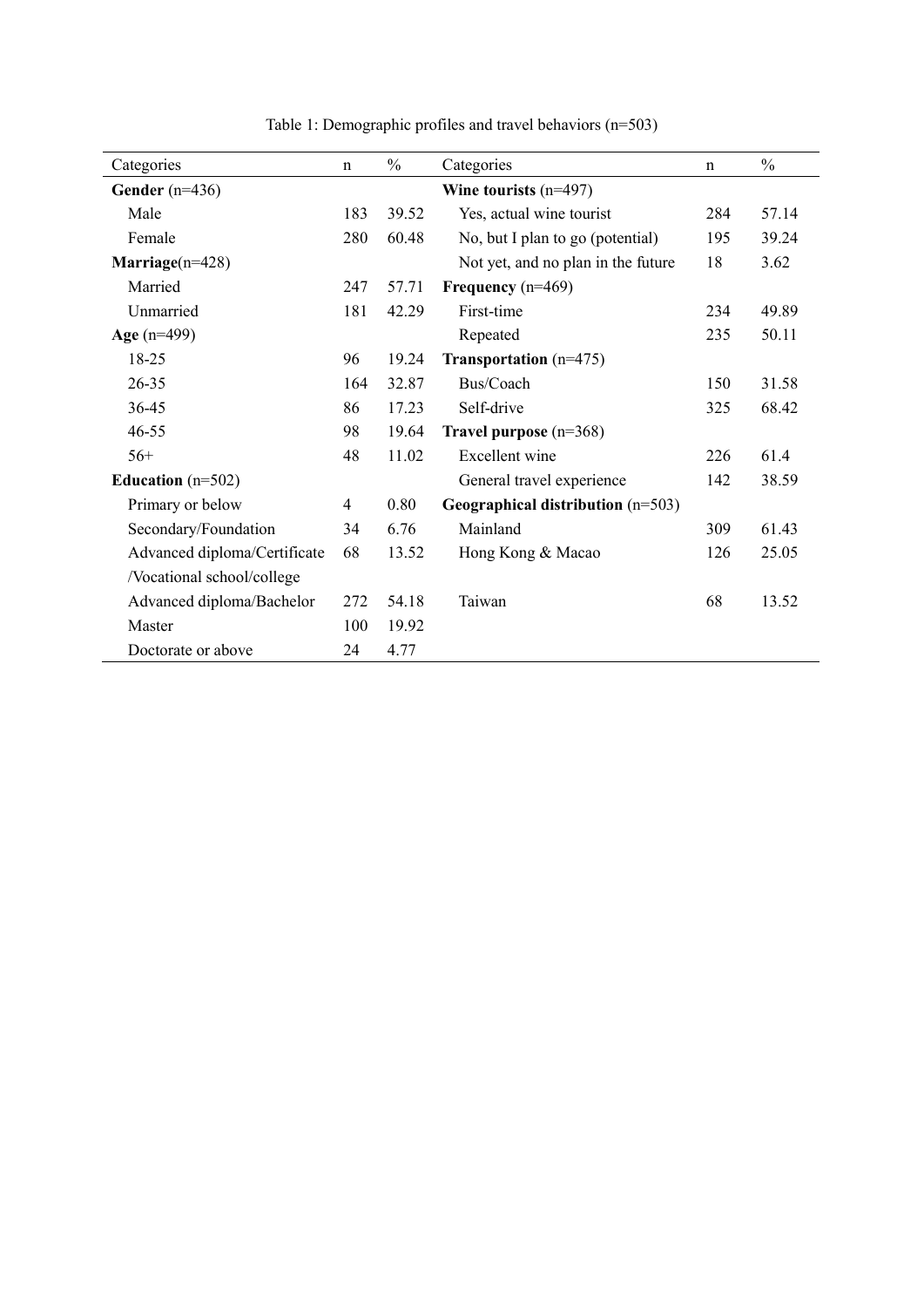# Table 2: Exploratory factor analysis for wine tourism facilitators (n=251)

| Factor and items                                                                    | Mean | <b>SD</b> | Loading | Eigenvalue | Variance  | Cumulative | Cronbach's |
|-------------------------------------------------------------------------------------|------|-----------|---------|------------|-----------|------------|------------|
|                                                                                     |      |           |         |            | Explained | Variance   | $\alpha$   |
|                                                                                     |      |           |         |            | $(\%)$    | Explained  |            |
|                                                                                     |      |           |         |            |           | $(\%)$     |            |
| <b>Factor 1: Winery fame</b>                                                        |      |           |         | 6.780      | 48.427    | 48.427     | .795       |
| want to choose winery with good reputation                                          | 5.61 | 1.099     | .960    |            |           |            |            |
| want to visit the winery which locates at famous wine region                        | 5.69 | 1.050     | .913    |            |           |            |            |
| want to visit the winery with a certain scale.                                      | 5.59 | 1.144     | .954    |            |           |            |            |
| <b>Factor 3: Interpersonal facilitators</b>                                         |      |           |         | 1.333      | 9.521     | 57.948     | .720       |
| Partner/family's support encourages me to participate in wine tour.                 | 5.06 | 1.259     | .762    |            |           |            |            |
| Local friends' recommendations encourage me to participate in wine tour             | 4.83 | 1.385     | .946    |            |           |            |            |
| Opportunities to meet new friends encourages me to participate in wine tour         | 4.60 | 1.432     | .838    |            |           |            |            |
| <b>Factor 2: Local attractions</b>                                                  |      |           |         | 1.129      | 8.062     | 66.011     | .876       |
| want to attend wine region's cultural activities (e.g. concert).                    | 4.84 | 1.342     | .432    |            |           |            |            |
| want to taste the local specialties offered by Winery.                              | 5.56 | 1.210     | .775    |            |           |            |            |
| want to participate in wine production.                                             | 5.36 | 1.230     | .764    |            |           |            |            |
| want to live in stylish accommodation (with local characteristics) near the winery. | 4.94 | 1.502     | .874    |            |           |            |            |
| I would like to attend the wine tasting courses.                                    | 5.21 | 1.261     | .588    |            |           |            |            |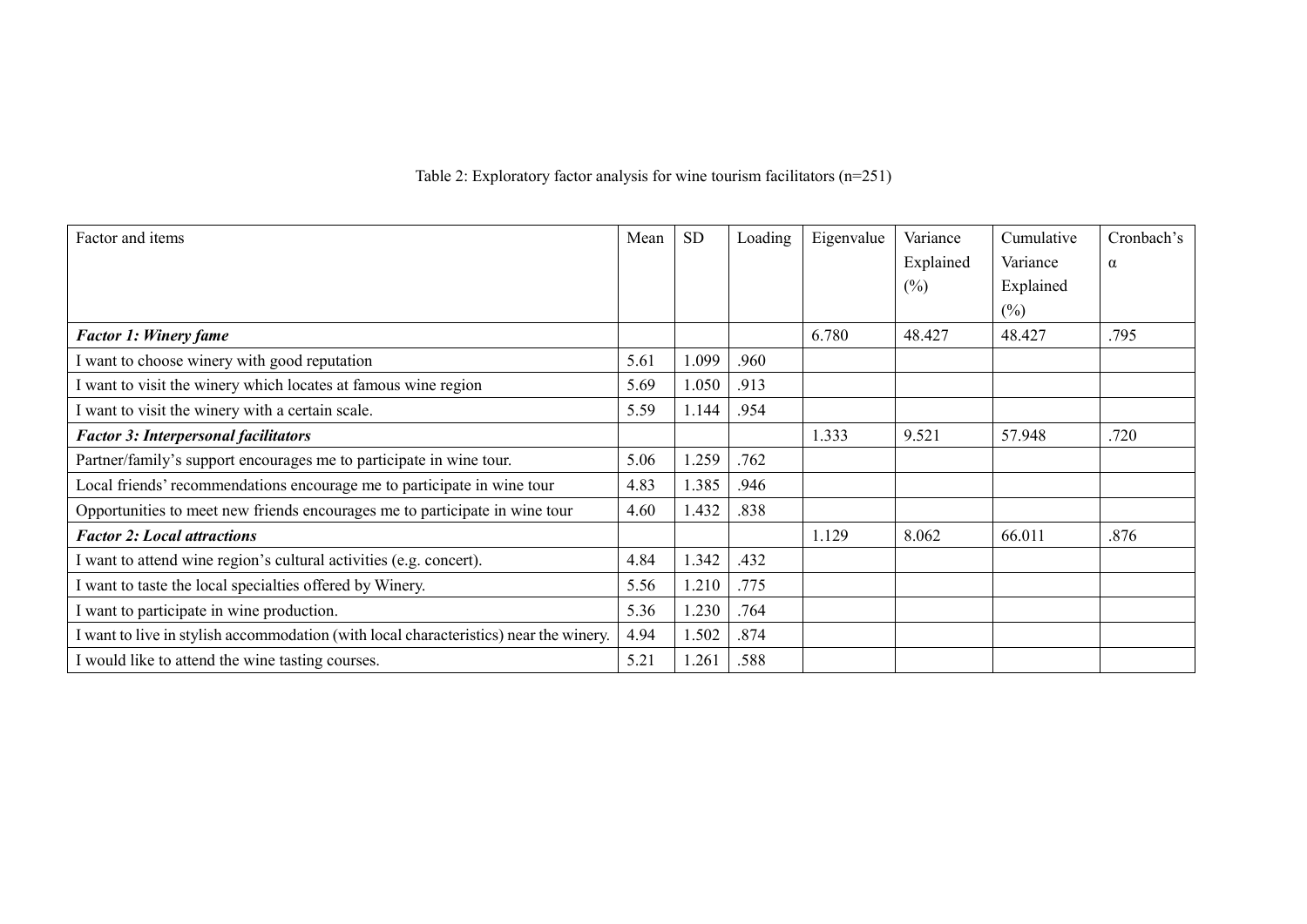| Table 3: Exploratory factor analysis for wine tourism constraints $(n=251)$ |  |  |  |  |
|-----------------------------------------------------------------------------|--|--|--|--|
|                                                                             |  |  |  |  |

| Factor and items                                               | Mean | <b>SD</b> | Loading | Eigenvalue | Variance  | Cumulative        | Cronbach's $\alpha$ |
|----------------------------------------------------------------|------|-----------|---------|------------|-----------|-------------------|---------------------|
|                                                                |      |           |         |            | Explained | Variance          |                     |
|                                                                |      |           |         |            | $(\%)$    | Explained $(\% )$ |                     |
| <b>Factor 1: Personal language and transportation barriers</b> |      |           |         | 1.744      | 34.883    | 34.883            | .637                |
| I have language related barriers                               | 3.99 | 1.710     | .521    |            |           |                   |                     |
| I can't drive to the wine regions.                             | 4.02 | 943. ا    | .719    |            |           |                   |                     |
| I cannot taste wine while driving around.                      | 4.12 | .784      | .583    |            |           |                   |                     |
| <b>Factor 2: Time and information constraints</b>              |      |           |         | 1.433      | 28.663    | 63.546            | .597                |
| I have limited time to stay at wineries /in wine regions.      | 3.52 | 1.730     | .708    |            |           |                   |                     |
| I have limited information on local wine tourism activities.   | 4.00 | .460      | .599    |            |           |                   |                     |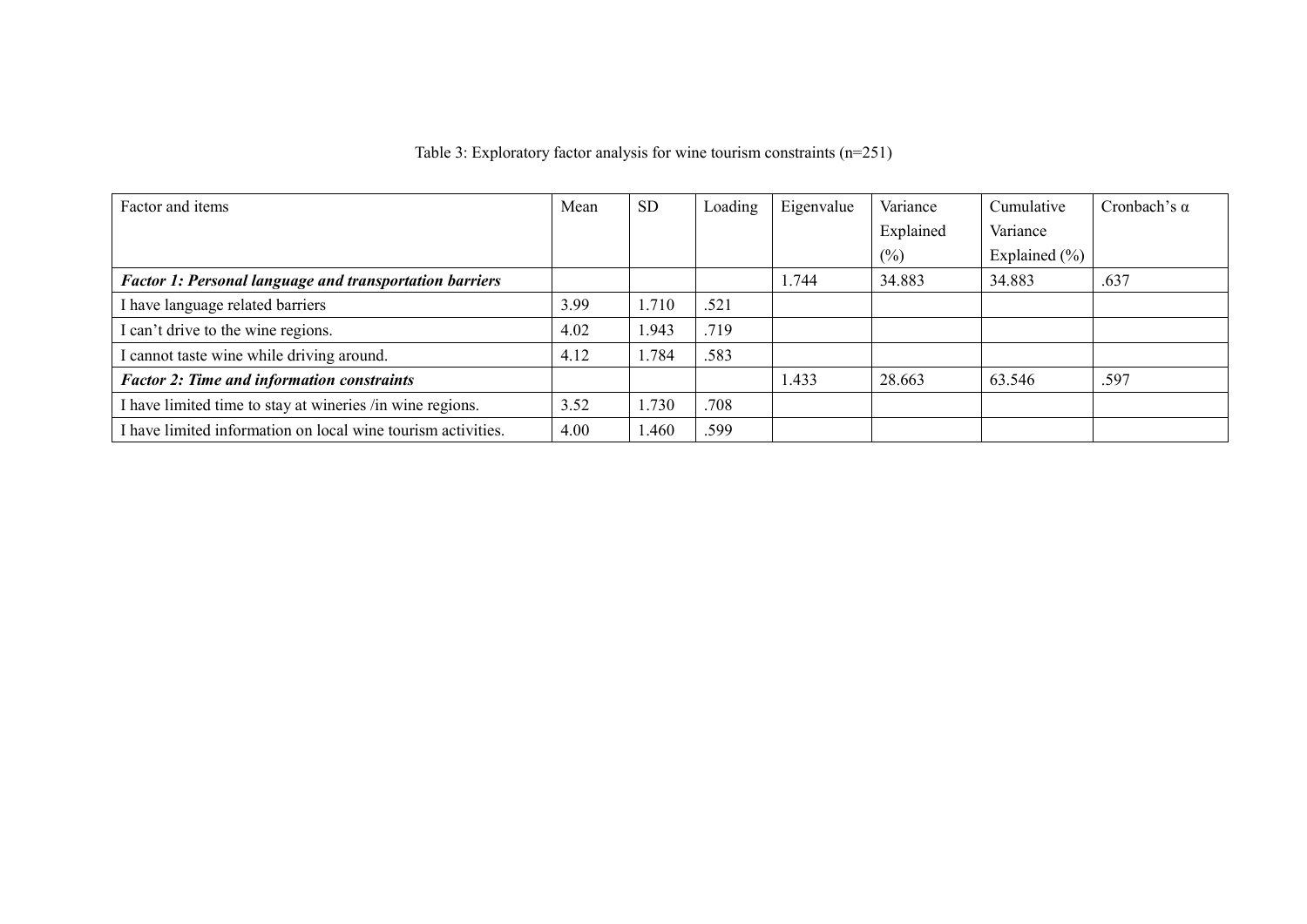| <b>Factor and items</b>                                             | Mean | <b>SD</b> | Loading | Eigenvalue | Variance  | Cumulative    | Cronbach's $\alpha$ |
|---------------------------------------------------------------------|------|-----------|---------|------------|-----------|---------------|---------------------|
|                                                                     |      |           |         |            | Explained | Variance      |                     |
|                                                                     |      |           |         |            | $(\%)$    | Explained (%) |                     |
| Factor 1: in-depth wine tourism experience                          |      |           |         | 7.071      | 58.924    | 58.924        | .932                |
| Participated in wine making process.                                | 3.53 | 2.117     | .602    |            |           |               |                     |
| Stayed at winery overnights                                         | 3.18 | 2.156     | .636    |            |           |               |                     |
| Purchased local souvenirs/produce                                   | 3.72 | 2.046     | .526    |            |           |               |                     |
| Attended celebration party at vineyard                              | 3.35 | 2.073     | .908    |            |           |               |                     |
| Attended themed wine festivals and events                           | 3.43 | 2.125     | .980    |            |           |               |                     |
| Participated other special interests activities (farm, spa, hot-air | 3.14 | 2.160     | .854    |            |           |               |                     |
| balloon-ride etc.) in wine regions                                  |      |           |         |            |           |               |                     |
| <b>Factor 2: Routine wine tourism experience</b>                    |      |           |         | 1.149      | 9.579     | 62.606        | .865                |
| Joined wine tasting                                                 | 4.59 | 1.733     | 702     |            |           |               |                     |
| Visited wine cellar                                                 | 4.25 | 1.915     | .689    |            |           |               |                     |
| Dined at winery restaurant (indoor/outdoor)                         | 3.96 | 2.093     | .562    |            |           |               |                     |
| Learnt about wines/food and wine pairing                            | 4.01 | 1.903     | .772    |            |           |               |                     |
| Visited vineyard                                                    | 4.53 | 1.933     | .557    |            |           |               |                     |
| Purchased wine                                                      | 4.43 | 1.949     | .517    |            |           |               |                     |

Table 4: Exploratory factor analysis for wine tourism experience (n=251)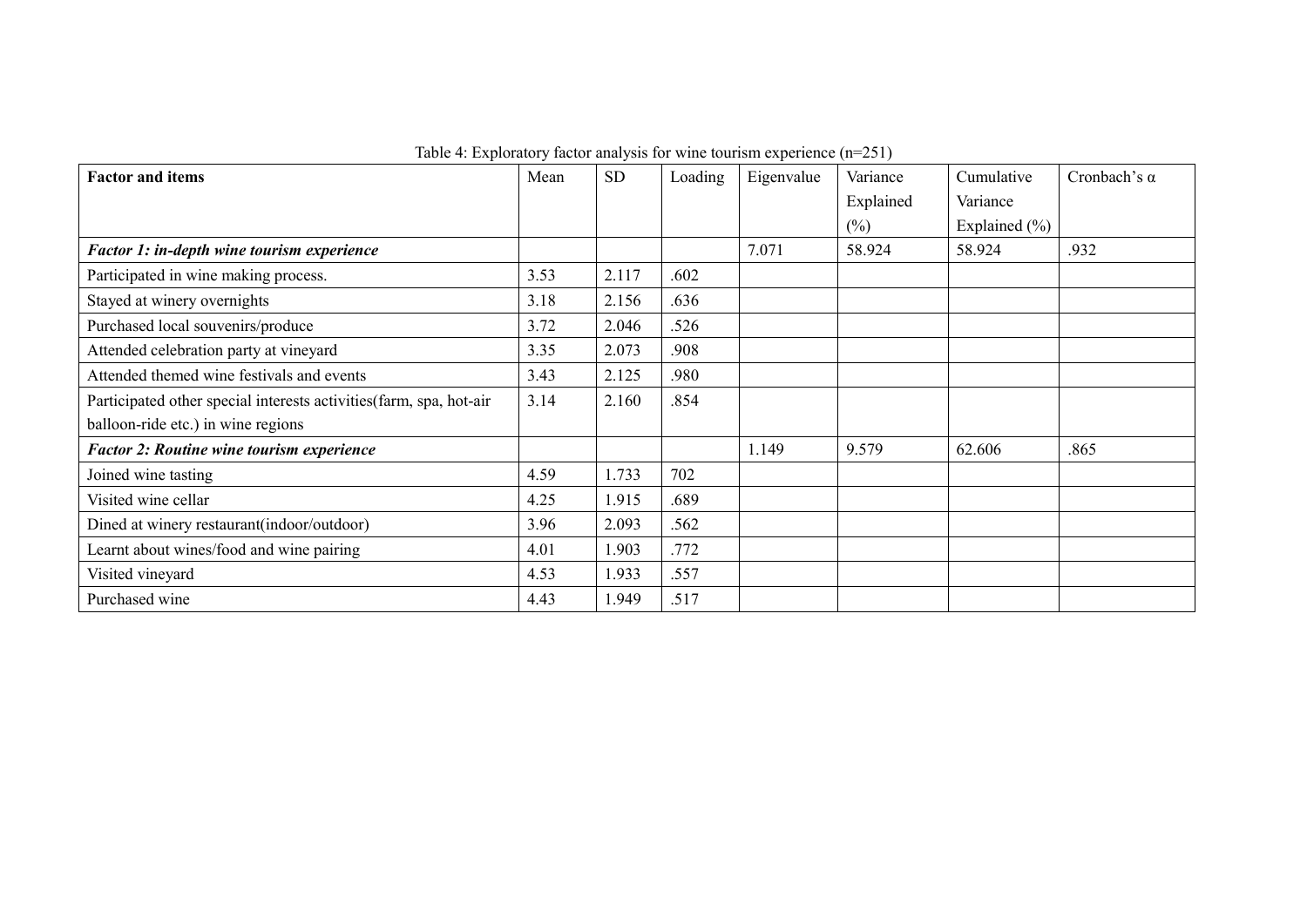| <b>Factor and items</b>                                                          | Mean  | <b>SD</b> | Loading | Eigenvalue | Variance  | Cumulative | Cronbach's |
|----------------------------------------------------------------------------------|-------|-----------|---------|------------|-----------|------------|------------|
|                                                                                  |       |           |         |            | Explained | Variance   | $\alpha$   |
|                                                                                  |       |           |         |            | $(\%)$    | Explained  |            |
|                                                                                  |       |           |         |            |           | $(\%)$     |            |
| <b>Factor 1: Interests towards wine</b>                                          |       |           |         | 5.245      | 37.466    | 37.466     | .883       |
| I am interested in acquiring wine knowledge                                      | 5.272 | 1.202     | .814    |            |           |            |            |
| I am interested in attending wine festivals(either food-or wine-related)         | 5.243 | 1.258     | .730    |            |           |            |            |
| Possessing wine knowledge makes me feel confident in the context of social       | 5.179 | 1.300     | .700    |            |           |            |            |
| occasions.                                                                       |       |           |         |            |           |            |            |
| Wine drinking makes communication less reserved.                                 | 5.318 | 1.268     | .749    |            |           |            |            |
| I am willing to share with others my wine tourism experiences.                   | 5.642 | 1.069     | .805    |            |           |            |            |
| I will ask for professional advice to avoid buying unsuitable wine.              | 5.547 | 1.190     | .661    |            |           |            |            |
| I will choose familiar/famous wine regions and grapes in order to avoid making a | 5.429 | 1.260     | .538    |            |           |            |            |
| wrong decision.                                                                  |       |           |         |            |           |            |            |
| Factor 2: Risk perception about wine tourism/wine                                |       |           |         | 2.183      | 15.596    | 53.061     | .770       |
| I will choose familiar/famous wine brands in order to avoid making a wrong       | 5.183 | 1.310     | .424    |            |           |            |            |
| decision.                                                                        |       |           |         |            |           |            |            |
| If my trip does not go well, I will be upset.                                    | 4.606 | 1.484     | .625    |            |           |            |            |
| When choosing wine, I am not certain of my choice.                               | 4.668 | 1.417     | .740    |            |           |            |            |
| Deciding on wine tour is rather complicated.                                     | 4.109 | 1.525     | .718    |            |           |            |            |
| If I choose wine, which does not live up to my expectations, I will feel         | 4.789 | 1.468     | .625    |            |           |            |            |
| disappointed.                                                                    |       |           |         |            |           |            |            |
| <b>Factor 3: Status value</b>                                                    |       |           |         | 1.432      | 10.230    | 63.292     | .784       |
| In the eyes of others, I have good taste.                                        | 4.390 | 1.339     | .744    |            |           |            |            |
| I have good wine knowledge.                                                      | 3.831 | 1.505     | .780    |            |           |            |            |

Table 5: Exploratory factor analysis for wine tourism involvement (n=503)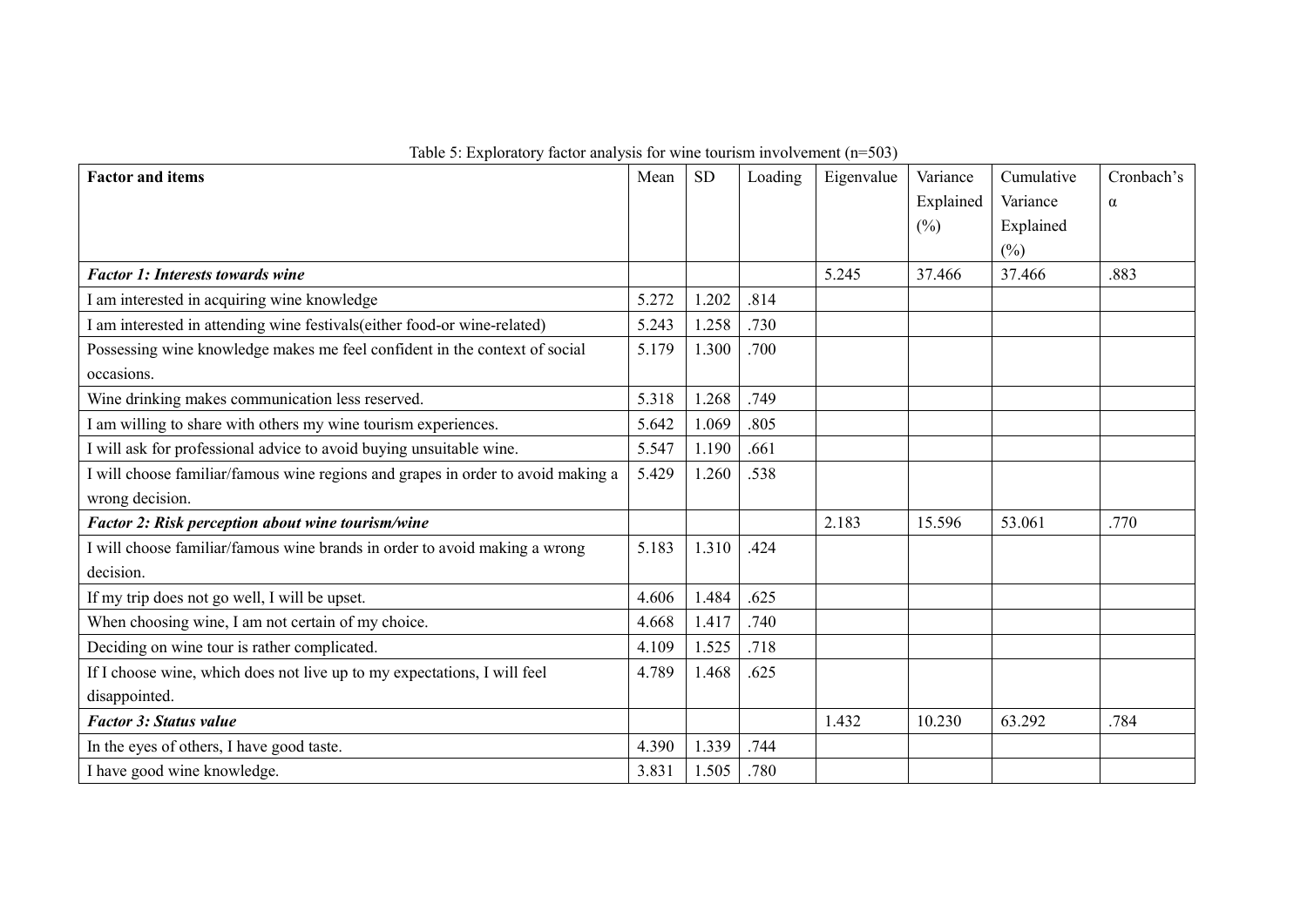| <b>Measurements</b>                                                                       | Composite   | Standardized   |
|-------------------------------------------------------------------------------------------|-------------|----------------|
|                                                                                           | Reliability | Factor Loading |
| <b>Facilitators</b>                                                                       |             |                |
| <b>Factor 1: Winery fame</b>                                                              | .880        |                |
| I want to choose winery with good reputation                                              |             | .859           |
| I want to visit the winery which locates at famous wine region                            |             | .931           |
| I want to visit the winery with a certain scale.                                          |             | .729           |
| <b>Factor 2: Local attractions</b>                                                        | .803        |                |
| I want to attend wine region's cultural activities (e.g. concert).                        |             | .579           |
| I want to taste the local specialties offered by Winery.                                  |             | .704           |
| I want to participate in wine production.                                                 |             | .789           |
| I want to live in stylish accommodation (with local characteristics) near the winery.     |             | .747           |
| I would like to attend the wine tasting courses.                                          |             | .815           |
| <b>Factor 3: Interpersonal facilitators</b>                                               | .808        |                |
| Partner/family's support encourages me to participate in wine tour.                       |             | .747           |
| Local friends' recommendations encourage me to participate in wine tour                   |             | .768           |
| Opportunities to meet new friends encourages me to participate in wine tour               |             | .776           |
| <b>Constraints</b>                                                                        |             |                |
| <b>Factor 1: Personal language and transportation barriers</b>                            | .698        |                |
| I have language related barriers                                                          |             | .519           |
| I can't drive to the wine regions.                                                        |             | .812           |
| I cannot taste wine while driving around.                                                 |             | .634           |
| <b>Factor 2: Time and information constraints</b>                                         | .748        |                |
| I have limited time to stay at wineries /in wine regions.                                 |             | .645           |
| I have limited information on local wine tourism activities.                              |             | .89            |
| <b>Experience</b>                                                                         |             |                |
| Factor 1: in-depth wine tourism experience                                                | .927        |                |
| Participated in wine making process.                                                      |             | .783           |
| Stayed at winery overnights                                                               |             | .759           |
| Purchased local souvenirs/produce                                                         |             | .691           |
| Attended celebration party at vineyard                                                    |             | .942           |
| Attended themed wine festivals and events                                                 |             | .924           |
| Participated other special interests activities (farm, spa, hot-air balloon-ride etc.) in |             | .827           |
| wine regions.                                                                             |             |                |
| <b>Factor 2: Routine wine tourism experience</b>                                          | .805        |                |
| Joined wine tasting                                                                       |             | .502           |
| Visited wine cellar                                                                       |             | .793           |
| Dined at winery restaurant(indoor/outdoor)                                                |             | .709           |
| Learnt about wines/food and wine pairing                                                  |             | .771           |
| Visited vineyard                                                                          |             | .600           |
| Purchased wine                                                                            |             | .415           |

# Table 6: Results of the overall measurement model (n=252)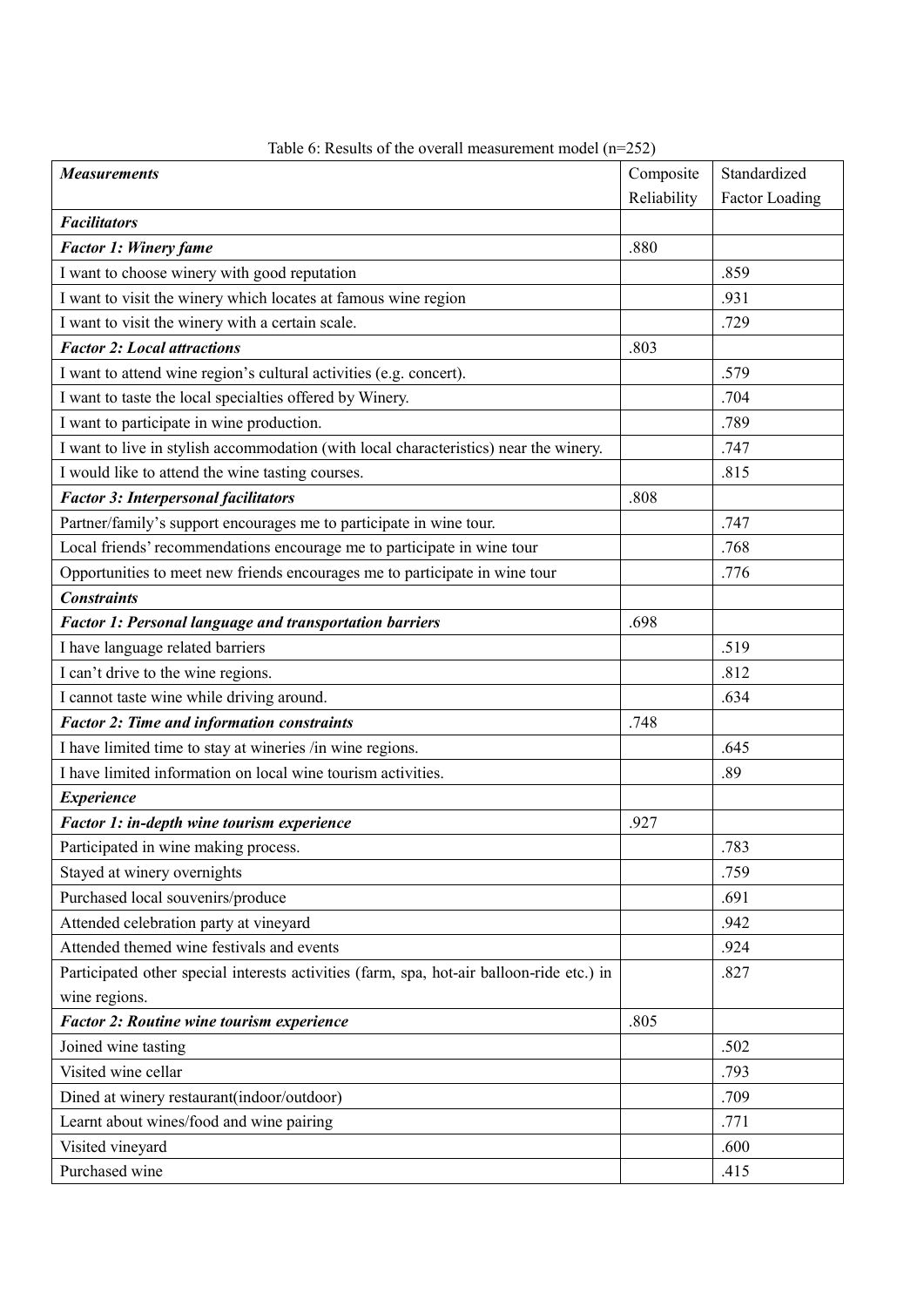|                  | Winery     | Local         | Interpersonal | Language &     | Time &        | in-depth     | Routine      |
|------------------|------------|---------------|---------------|----------------|---------------|--------------|--------------|
|                  | fame       | attractions   | facilitators  | transportation | information   | Experience   | experience   |
|                  |            |               |               | barriers       | constraints   |              |              |
| Winery fame      | 1          |               |               |                |               |              |              |
| Local attraction | .601(.361) | 1             |               |                |               |              |              |
| Interpersonal    | .591(.349) | .537(.288)    | 1             |                |               |              |              |
| facilitators     |            |               |               |                |               |              |              |
| Language and     | .031(.001) | $-.053(.003)$ | .061(.004)    | 1              |               |              |              |
| transportation   |            |               |               |                |               |              |              |
| barriers         |            |               |               |                |               |              |              |
| Time and         | .014(.000) | $-.056(.003)$ | .016(.000)    | .288(.083)     | 1             |              |              |
| information      |            |               |               |                |               |              |              |
| constraints      |            |               |               |                |               |              |              |
| In-depth         | .344(.118) | .318(.101)    | .320(.102)    | $-.142(.020)$  | .022(.000)    | $\mathbf{1}$ |              |
| experience       |            |               |               |                |               |              |              |
| Routine          | .158(.025) | .298(.089)    | .207(.043)    | $-126(.016)$   | $-.043(.002)$ | .714(.510)   | $\mathbf{1}$ |
| experience       |            |               |               |                |               |              |              |
| <b>AVE</b>       | .712       | .535          | .583          | .444           | .604          | .682         | .418         |

Table 7: Correlation (Squared Correlation) and Average Variance Extracted (AVE) for the Hypotheses Model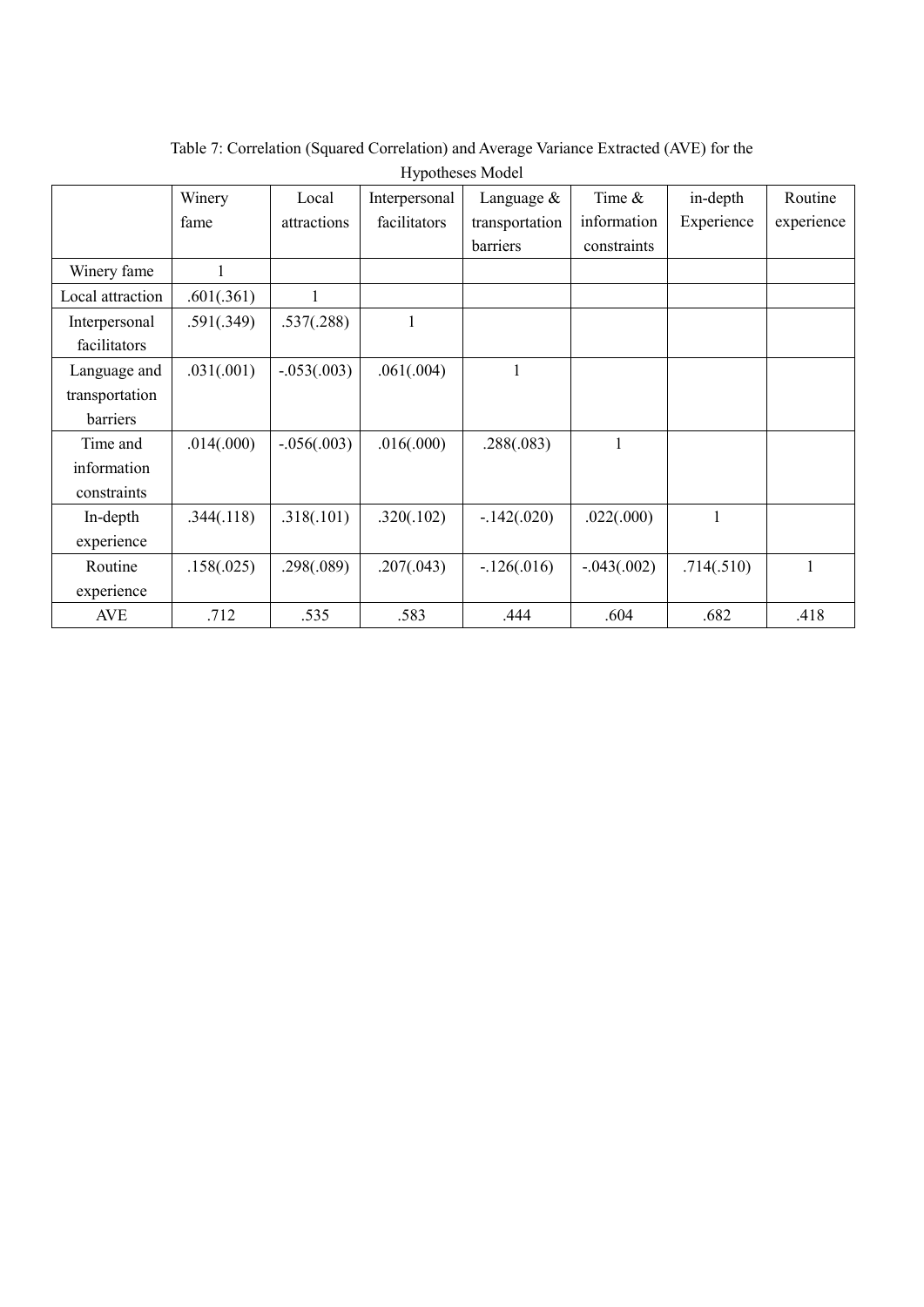

Figure 1: Final structural model with standardized paths

\*: significant at the 0.05 level; \*\*: significant at the 0.01 level, \*\*\*: significant at the 0.001 level;